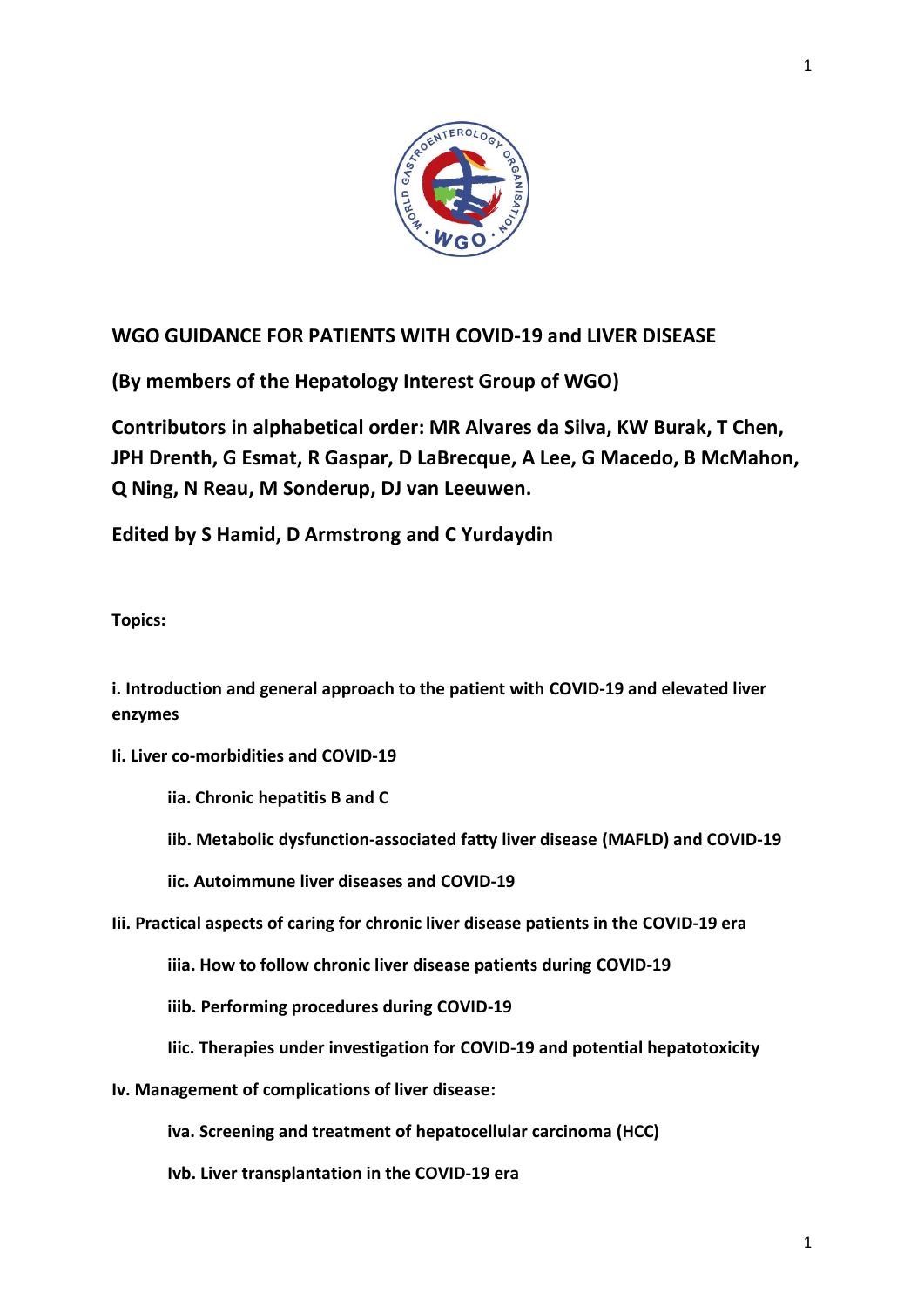# **I. Introduction and General Approach To The Patient With COVID-19 and Elevated Liver Enzymes**

#### *Alice Lee (Australia), Qin Ning and Tao Chen (China), Dirk J van Leeuwen (USA)*

The World Health Organization declared a global pandemic of the severe acute respiratory syndrome coronavirus 2 (SARS-CoV-2) on March 11, 2020. To date, worldwide there have been approximately 5 million confirmed cases of coronavirus disease 2019 (COVID-19). Worldwide, many of us are overwhelmed by the increased demands that this infection has put on our healthcare systems and our personal work. This document is to summarize what we believe is currently the best way forward realizing that, depending on local circumstances, some recommendations may be difficult or even impossible to implement.

Elevated liver biochemistries are common in COVID-19 infection with a reported incidence of 14 to 76%. Elevated alanine aminotransferase (ALT) and aspartate aminotransferase (AST) are the most commonly reported pattern of liver derangement with slight elevations of bilirubin seen in about 10 % of cases. Raised gamma-glutamyl transferase (GGT) levels are seen in up to 50% of cases, but alkaline phosphatase (ALP) is typically normal (1-3).

Significantly higher ALT and AST levels are reported in severe COVID-19. However, these increases in ALT and AST are usually quite mild and do not exceed 3 times the upper limit of normal (ULN). Serum AST was >40 IU/L in 52% of patients who died, but only in 16% patients who recovered (4). AST is more frequently elevated compared to ALT. Lower platelet counts and albumin levels are seen in those with more severe disease; 65% of deceased but only 14% of recovered patients had albumin levels <32g/L. However, low albumin levels are not linked to liver failure, which has not been reported so far in COVID-19. The virus *per se* is unlikely to cause primary liver injury (1-4) and is not clearly associated with flares or progression of chronic liver disease. Acute on chronic liver disease reported for the influenza virus (5) has, so far, not been reported for SARS-CoV-2 infection.

In the era of SARS-CoV-2 infection, atypical presentations can occur, requiring isolation and testing. Acute hepatitis as the presentation of COVID-19 with dark urine, AST of 1230 IU/L, ALT of 697 IU/L (normal range <50), low albumin and raised ferritin of 6606 ng/mL (N<150) is reported in a patient with HIV infection on therapy. Viral screen was negative and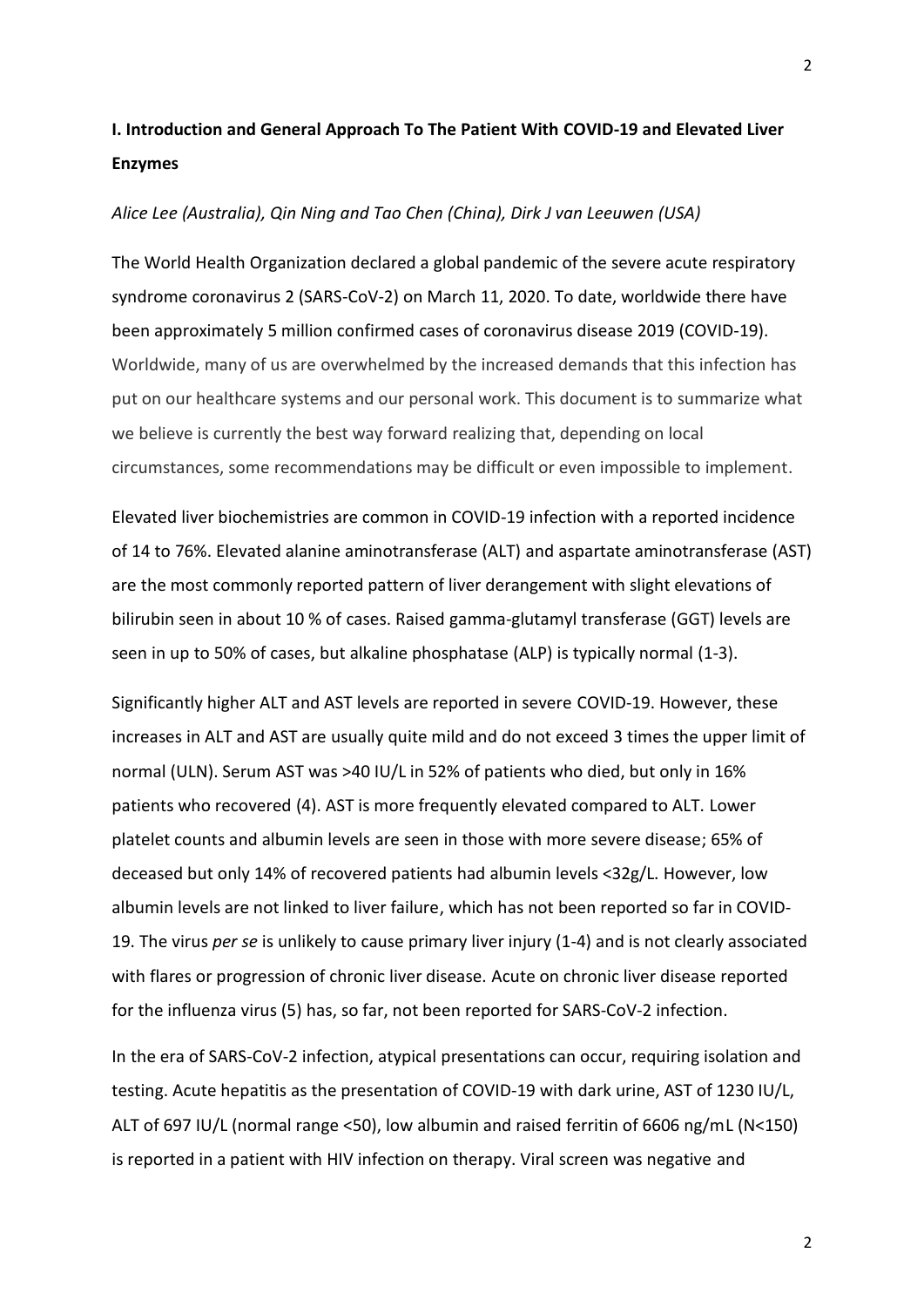previous liver tests were normal. Fever and chest X-ray changes were seen 18 hours after admission. An uneventful recovery occurred with normalisation of liver tests (6). Further data are required before recommending routine SARS-CoV-2 testing for SARS-CoV-2 as a potential cause of patients with acute hepatitis.

#### **Pathogenesis of liver abnormalities in COVID-19 disease**

The mechanisms of effects of SARS-CoV-2 on the liver are not well defined. Although direct viral cytopathic effects have been described with other coronaviruses (SARS, MERS), there was no data to support this in COVID-19. Findings on post mortem biopsies include moderate microvascular steatosis, and mild lobular and portal activity but no obvious inflammatory cell infiltration and/or typical liver cell necrosis were found (7). Liver biopsy in an infant who developed COVID-19 post-liver transplant showed moderate acute hepatitis with prominent clusters of apoptotic hepatocytes, lobular lymphohistiocytic inflammation, and mild steatosis in addition to mild to moderate features of acute cellular rejection (8). No viral inclusions were seen in any of the biopsy specimens. However, in a recent report, ultrastructural examination of liver tissues from 2 COVID-19 patients identified in the cytoplasm of hepatocytes typical coronavirus particles characterized by spike structure (9). Histologically, massive hepatic apoptosis and a certain binuclear hepatocytes were observed. Immunohistochemical results showed scanty CD4+ and CD8+ lymphocytes. These ultrastructural and histological changes were considered indicative of a typical viral infection lesion (9). A proposed mechanism of direct liver injury is by direct cytotoxicity from viral replication in liver cells. However, the cell entry receptor of SARS-CoV-2, angiotensin converting enzyme 2 receptor (ACE2) (10), which is highly expressed in alveolar epithelial cells of the lung, is expressed only in 2.6% of hepatocytes. In contrast, although ACE2 is expressed on 58% of bile duct cells (11); ALP, a marker of bile duct injury, appears to be the least-affected of the liver enzymes. Thus, it remains unclear whether SARS-CoV-2 plays a direct role, in producing liver injury (2-4).

ACE2 receptors are also expressed on vascular endothelial cells. One concern, therefore, may be that vascular diseases are increased in COVID-19 infection. An increase in peripheral arterial disease has been suggested (12). Furthermore, there are anecdotal reports of increased thromboembolism, particularly in critically-ill patients (13-16). However,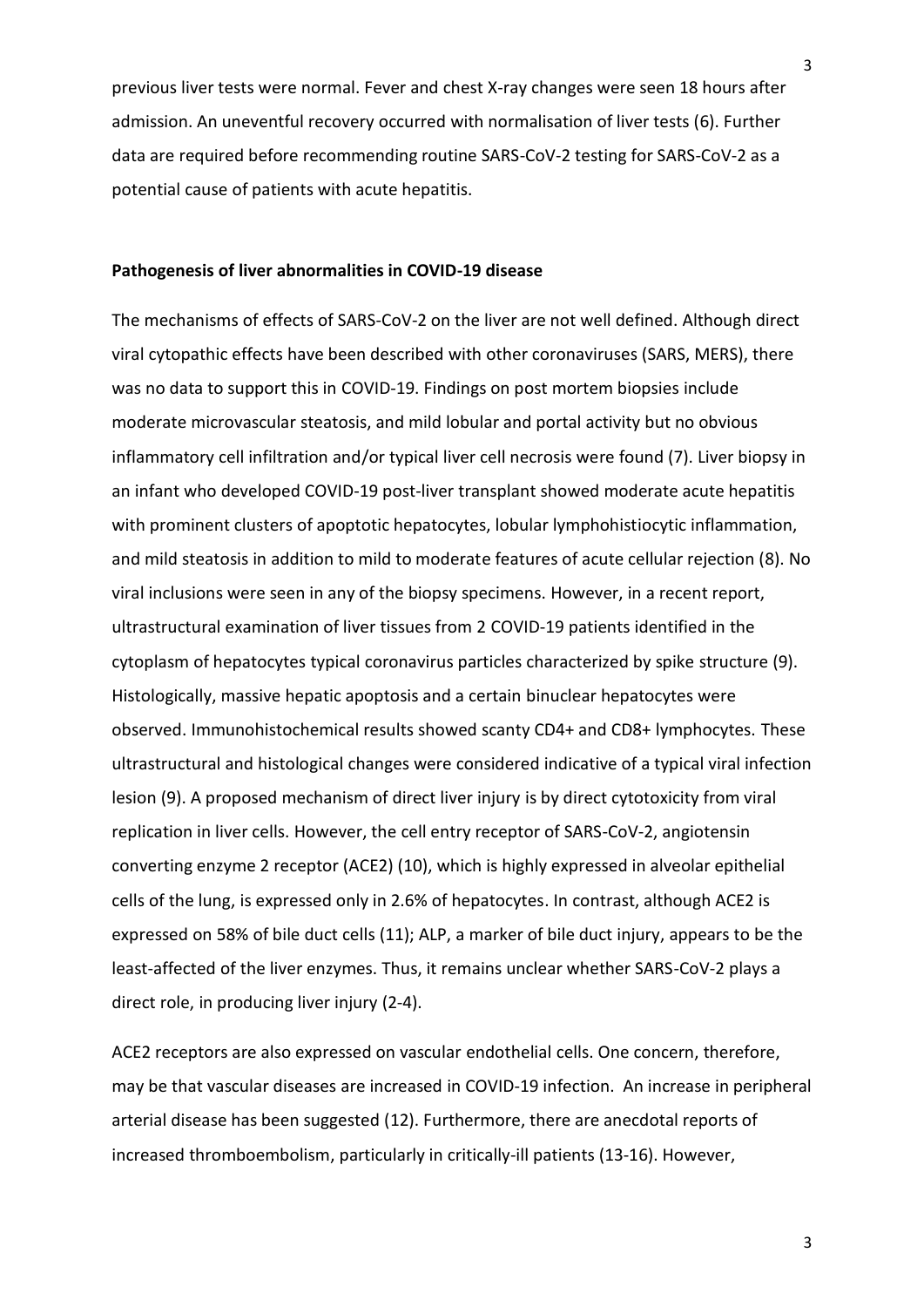according to the American Society of Hematology, the incidence of venous thromboembolism in COVID-19 patients is not established. It remains to be seen if thromboembolic events are secondary to severe illness and associated co-morbidities or if there is a specific link between COVID-19 infection and thromboembolic events. The frequency of ACE2 receptor expression is reported to be low in the liver vascular endothelium and endothelitis has not been noted in post-mortem liver biopsies of COVID-19 patients (17).

Systemic viral infections can cause transient elevation in transaminases as a result of general immune activation due to circulating cytokines without significant liver injury even in the most severe cases ("bystander hepatitis") (18). However, in the absence of obvious inflammatory cell infiltration and typical liver cell necrosis, it is hard to conclude that bystander hepatitis occurs in COVID-19 patients.

Based on a study of the immunological characteristics of severe COVID-19 patients, serum concentrations of both pro-inflammatory cytokines and anti-inflammatory cytokines, including IL-2R, IL-6,TNF-α and IL-10 were increased in most severe cases and were markedly higher than in moderate cases, suggesting that cytokine storms might be associated with disease severity (19). However, a relationship between cytokine changes and hepatic inflammation has not been confirmed, suggesting that other contributors to liver injury should also be considered, such as hypoxic ischemic organ damage.

Possible drug-induced liver injury (DILI) should always be considered; an association with lopinavir/ritonavir appears to have been consistently reported (2, 3). However, other drugs may also be associated with liver toxicity.

It is also possible that the raised transaminases may actually be due to myositis which have been commonly reported in COVID-19 infection, this should be considered if AST > ALT and if creatinine kinase (CK) is also elevated, as this is characteristic of myositis.

Transaminases > 3- 5 x ULN, and/or elevation of bilirubin > 3 x ULN are believed to be uncommon in COVID-19 patients and should lead to consideration of other causes (20). It is important to remember that intensive care unit (ICU) patients often suffer from multiple conditions, which could explain abnormal tests secondary to disease complications.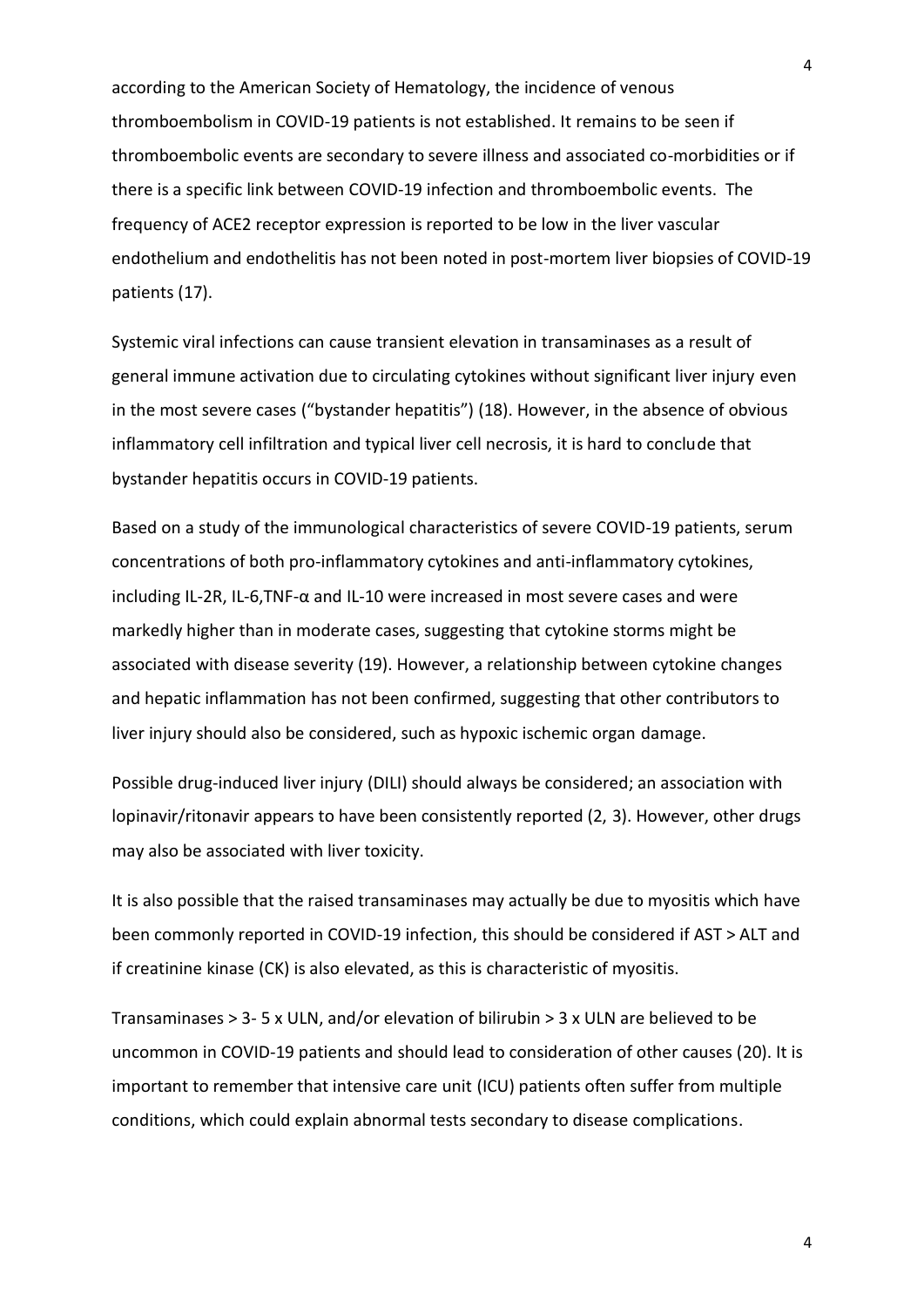### **Should all patients with COVID-19 get a set of liver tests done?**

Outpatients with COVID-19 managed by home quarantine do not require routine liver tests. Patients admitted to hospital should have baseline liver tests, including ALT, AST, GGT, ALP and bilirubin. Liver enzymes should be monitored as COVID-19 progresses; if available, platelets, albumin, ferritin and CRP should also be monitored in severe cases.

Additional blood tests, including hepatitis B and C serology, should be considered to exclude other causes of liver disease, depending on the local context and available resources.. Imaging is not routinely recommended, unless it is likely to change the management of the patient.

New onset liver test abnormalities during admission in COVID-19 patients should be managed in the same way as in COVID-19 negative patients, with particular consideration for excluding DILI. Patients with abnormal liver tests should not be excluded from receiving investigational agents to treat COVID-19, but close monitoring is recommended. Routine liver biopsy is not recommended.

After analysis of findings, assessment should include the urgency of implementation of any recommendations (Table 1). Test results need to be interpreted in the context of the patient's illness (Table 2).

# **Table 1. A step-wise approach in COVID-19 patients suspected to have hepatobiliary disease**

#### **Determine Cause(s)**

- COVID-19 infection *per se*
- Complication of COVID-19 or treatment

Sepsis

Hypoxic injury and/or ventilator complications

Drugs including antibiotics and experimental therapy

- Pre-existing liver disease that may not have been diagnosed (HAV, HBV, HCV, HEV, MAFLD, alcohol-related liver disease, auto-immune liver disease, other)
- Concomitant medical problems.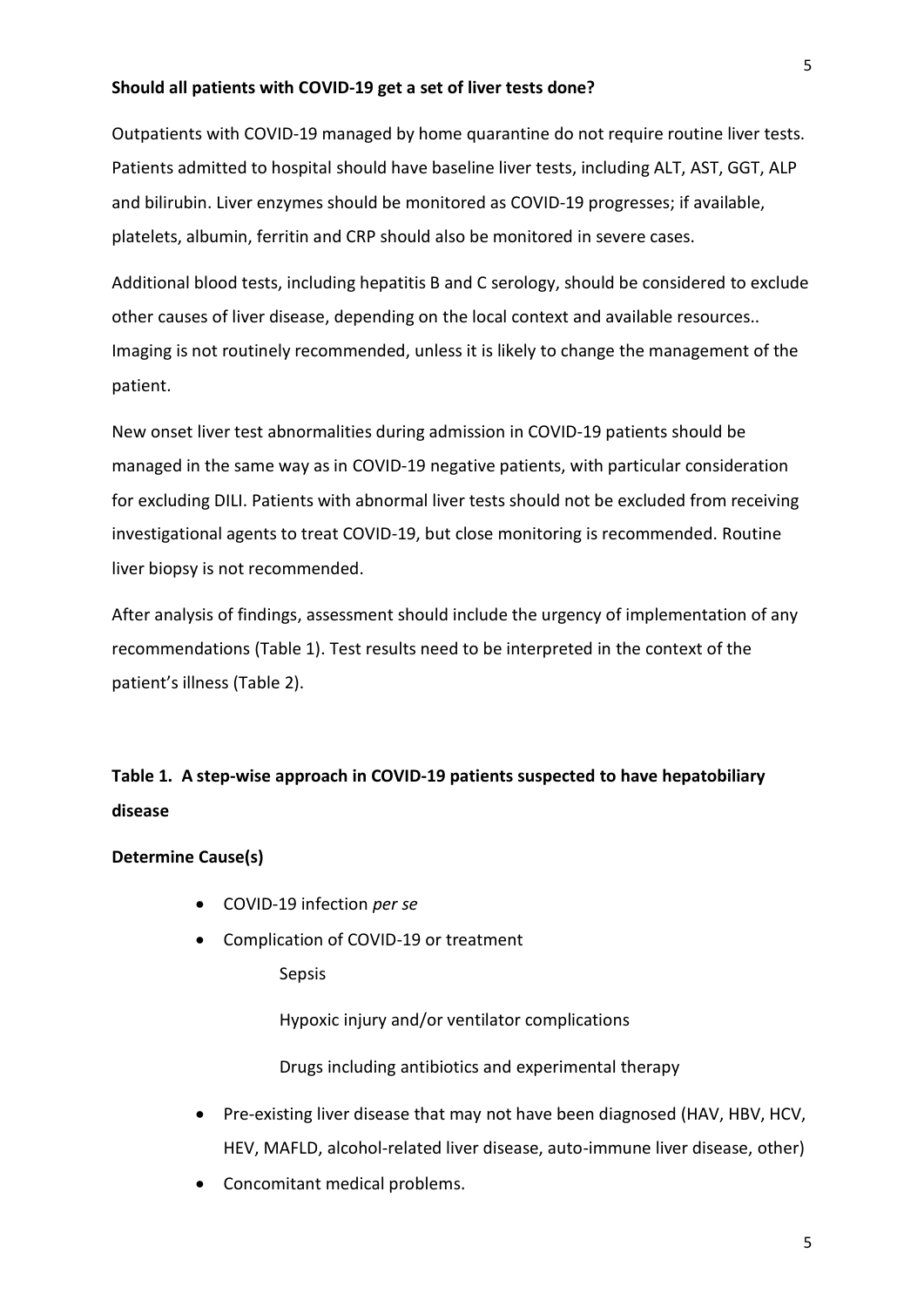Malignancy of liver or biliary tract

Ascites

Thrombosis (Budd-Chiari, portal vein thrombosis)

Exclude non-hepatic causes of abnormal liver tests

#### **Determine need for further evaluation and urgency of intervention**

Conservative approach is the rule

No invasive procedure

Defer further imaging, use bedside ultra-sound if needed

Exceptions

Findings that may determine disease outcome *and* if

diagnosed/treated have major implications

Examples: Ascitic tap: decompensated cirrhosis vs malignancy

and rule out Infection

Ultrasonography: Common bile duct obstruction stones vs mass

Liver biopsy: Autoimmune hepatitis? Can we treat without biopsy?

EGD for upper GI hemorrhage

**Table 2. Interpretation of liver test results in COVID-19 patients**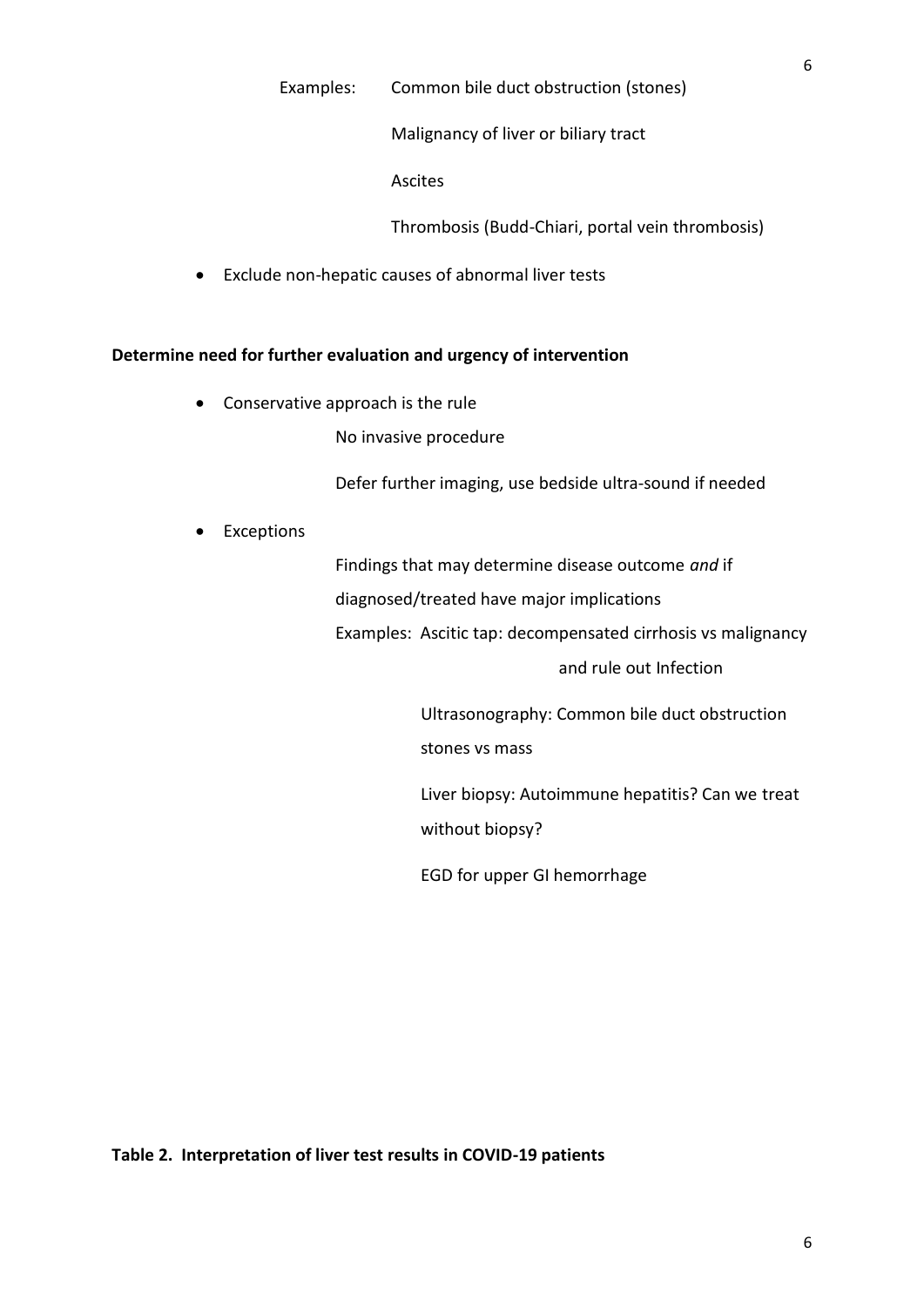|                                             | 7                                              |
|---------------------------------------------|------------------------------------------------|
| Test                                        | Comments                                       |
|                                             |                                                |
|                                             |                                                |
| Hypoalbuminemia                             | Common in patients with systemic               |
|                                             | inflammatory response, usually not an          |
|                                             | indicator of liver failure                     |
| Prolonged INR or thrombocytopenia           | Spontaneous coagulopathy / disseminated        |
|                                             | intravascular coagulation (DIC) may be         |
|                                             | present in 1/3 of sick patients (15, 21)       |
|                                             | Thromboembolic events likely common            |
| High transaminases or bilirubin (> 3 x ULN) | Not typical for COVID-19, consider other       |
|                                             | causes                                         |
| Anemia                                      | GI bleeding: ulcer? Variceal hemorrhage?       |
| Imaging                                     | Chest-CT often done in some places: Could      |
|                                             | it help to assess liver/biliary tract disease? |
|                                             | If indicated do US but avoid unnecessary       |
|                                             | imaging including US.                          |
|                                             | (Not formally investigated)                    |
| GI symptoms including diarrhea              | Common                                         |

# **SUMMARY**

- Most commonly reported liver test abnormalities are elevated ALT and AST (14-76% of patients) - more common in severe disease and associated with worse outcome.
- Bilirubin increase in about 10%, alkaline phosphatase elevation infrequent.
- Mechanism of liver test abnormalities unknown: ACE2 receptors on cholangiocytes, and to a lesser extent, on hepatocytes; direct injury plausible- recent data to support this.
- Possible mechanisms include drug induced liver injury (DILI), hypoxic hepatitis and an overactive immune-mediated pro-inflammatory response.
- Consider myositis when AST is higher than ALT and accompanied by creatinine kinase elevation.
- Prolonged INR and thrombocytopenia may be secondary to disseminated intravascular coagulation. Thromboembolic events are common in COVID-19.
- Hypoalbuminemia may develop as a consequence of severe inflammatory response and is not indicative of liver failure.
- When ALT and bilirubin is > 3 x ULN consider other causes.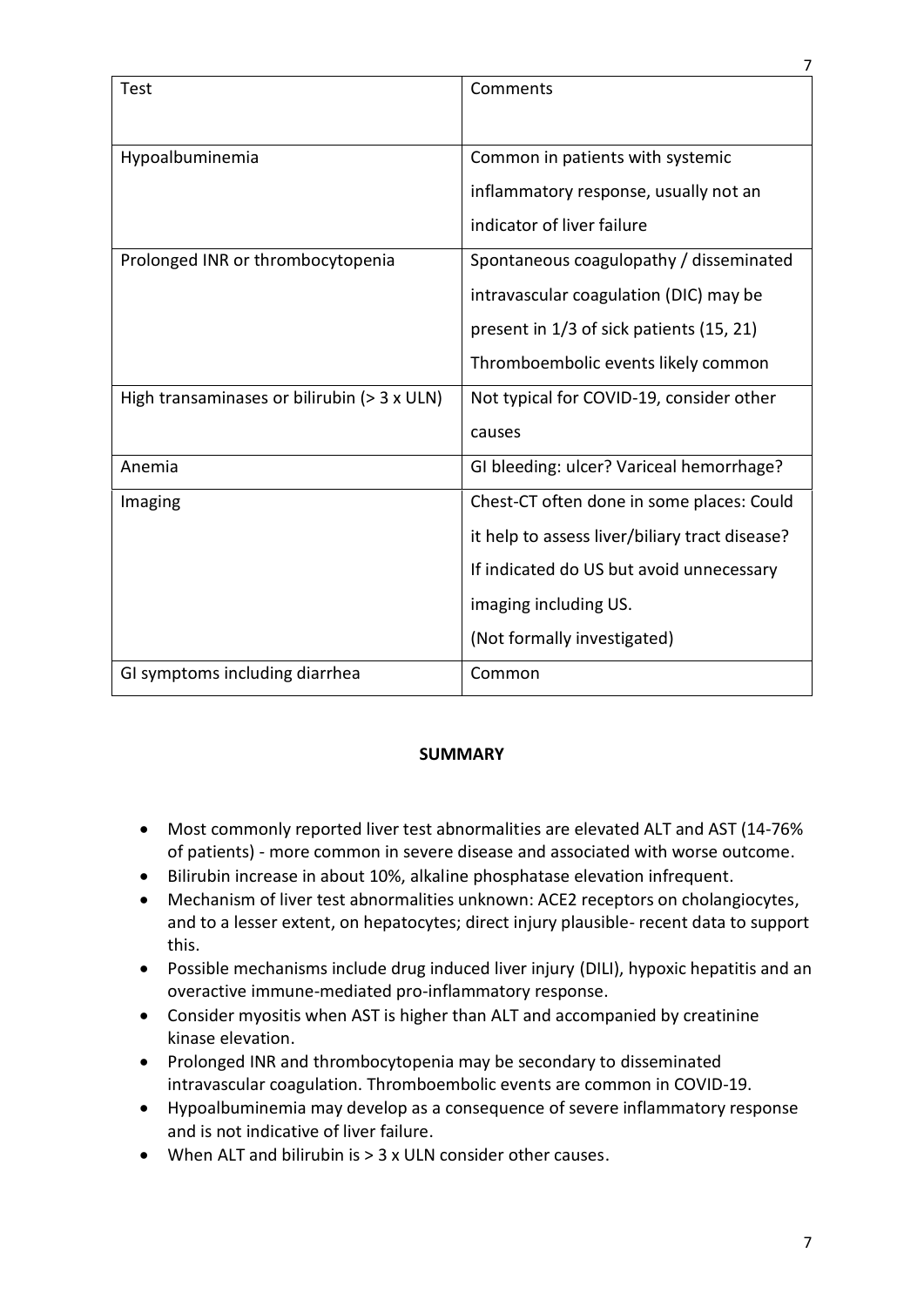# WGO recommendations:

- In this COVID-19 era, routine outpatient testing is not recommended this applies to developed as well as developing countries.
- In patients with elevated ALT or AST, check for viral hepatitis causes. In developing countries, this may be particularly important, as patient may not have been tested before.
- Monitor COVID-19 progression with platelets, albumin, ferritin and CRP in severe cases dependent on availability.
- Routine investigation to exclude other aetiologies should take into consideration local context and availability.
- Routine imaging is not recommended unless it will alter management.

# **References**

- 1. Guan WJ, Hu Y, et al. Clinical characteristics of 2019 novel coronavirus infection in China. N Engl J Med 2020; published on line Feb 28 DOI:10.1056/NEJMoa2002032
- 2. Fan Z, Chen L et al. Clinical features of COVID-19-Related liver damage. Clin Gastroenterol Hepatol 2020 Apr 10: doi: 10.1016/j.cgh.2020.04.002
- 3. Cai Q, Huang D et al. Characteristics of Liver tests in COVID-19 Patients. J Hepatol 2020 Apr 13: doi.org/10.1016/j.jhep.2020.04.006.
- 4. Chen T, Wu D, Chen H, et al. Clinical characteristics of 113 deceased patients with coronavirus disease 2019: retrospective study. BMJ 2020;368:m1091 | doi: 10.1136/bmj.m1091
- 5. Schuttle A, Ciesek S, Wedemeyer H, Lange CM. Influenza virus infection as precipitating event of acute-on-chronic liver failure. J Hepatol 2019; 70:797-9
- 6. Wander P, Epstein M et al. COVID-19 Presenting as Acute Hepatitis. Am J Gastroenterol. 2020 Apr 15. doi: 10.14309/ajg.0000000000000660.
- 7. Xu Z, Shi L et al. Pathological findings of COVID-19 associated with acute respiratory distress syndrome. Lancet Respir Med. 2020;8:420-2
- 8. Lagana SM, De Michele S et al. COVID-19 Associated Hepatitis Complicating Recent Living Donor Liver Transplantation. Arch Pathol Lab Med. 2020 Apr 17
- 9. Wang Y, Liu S, Liu H, et al. SARS-CoV-2 infection of the liver directly contributes to hepatic impairment in patients with COVID-19. J Hepatol 2020 (in press)
- 10. Zhou P, Yang XL, Wang XG, et al. A pneumonia outbreak associated with a new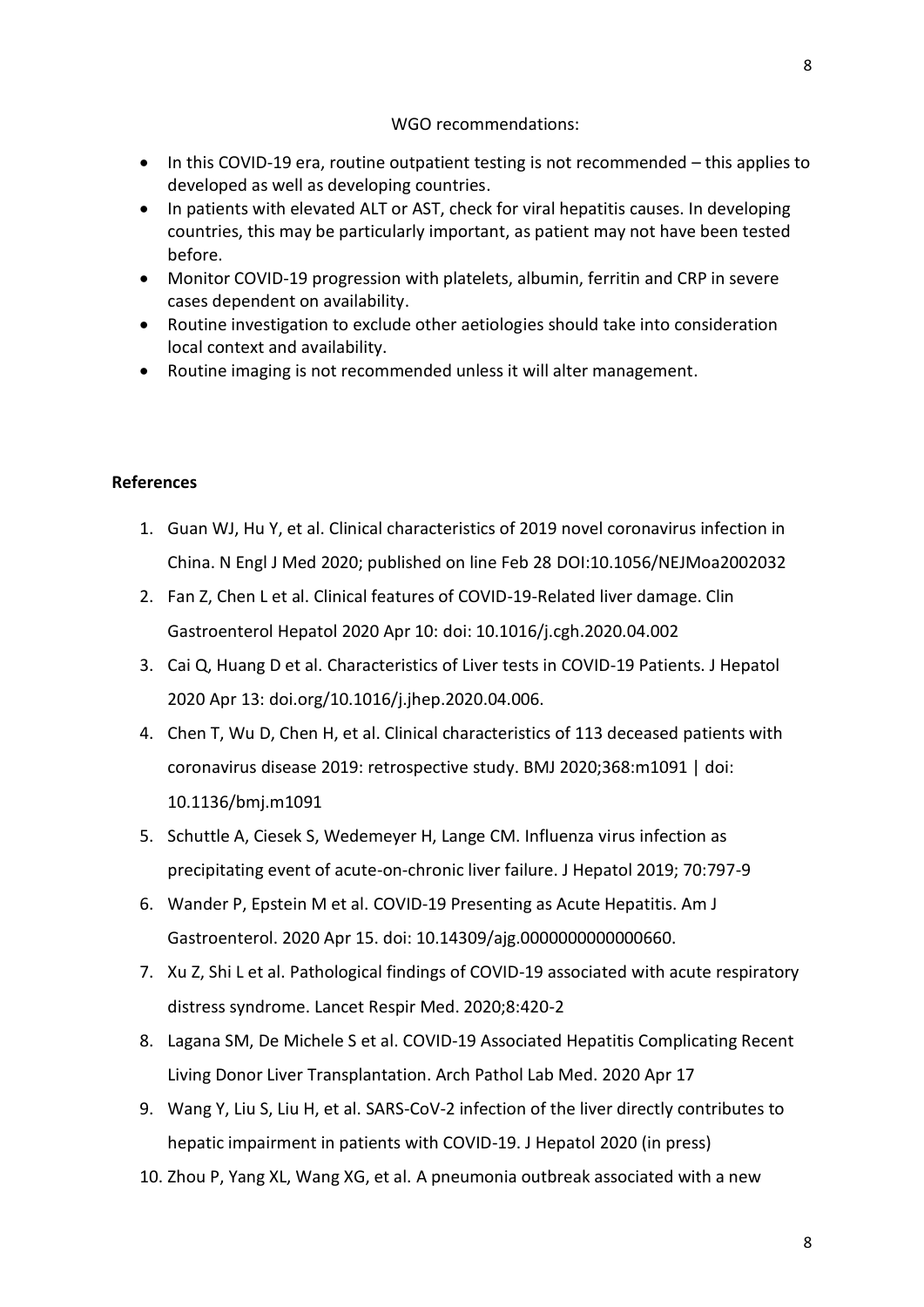coronavirus of probable bat origin. Nature 2020; published online Feb 3. DOI:

10.1038/s41586-020-2012-7.

- 11. Chai X, Hu L, Zhang Y, et al. Specific ACE2 expression in cholangiocytes may cause liver damage after 2019-nCoV infection. bioRxiv 2020; published online Feb 4: doi.org/10.1101/2020.02.03.931766
- 12. Sena G, Gallelli G. An increased severity of peripheral arterial disease in the COVID-19 era. J Cardiovasc Surg 2020Apr 30;S0741-5214(20)31095-8.doi: 10.1016/j.jvs. 2020.04.489. Online ahead of print.
- 13. Bowles L, Platton S, Yartey N, et al. Lupus anticoagulant and abnormal coagulation tests in patients with Covid-19. N Engl J Med 2020 DOI: 10.1056/NEJMc2013656
- 14. Helms J, Tacquard C, Severac F, et al. High risk of thrombosis in patients in severe SARS-CoV-2 infection: a multicenter prospective cohort study. Intensive Care Med 2020 (in press).
- 15. Klok FA, Kruip MJHA, van der Meer NJM, et al. Incidence of thrombotic complications in critically ill ICU patients with COVID-19. Thromb Res 2020 April 10 (Epub ahead of print).
- 16. Llitjos JF, Leclerc M, Chochois C, et al. High incidence of venous thromboembolic events in anticoagulated severe COVID-19 patients. J Thromb Haemost 2020 April 22 (Epub ahead of print)
- 17. Li J, Fan JG. Characteristics and mechanism of liver injury in 2019 coronavirus disease. J Clin Transl Hepatol 2020; 8:13-7
- 18. Bowen DG, Warren A, Davis T, et al. Cytokine-dependent bystander hepatitis due to intrahepatic murine CD8+ T-cell activation by bone marrow–derived cells Gastroenterology Volume 123, Issue 4, October 2002, Pages 1252-1264
- 19. Chen G, Wu D, Guo W et al. Clinical and immunological features of severe and moderate coronavirus disease 2019. J Clin Invest. 2020 Apr 13. pii: 137244. doi: 10.1172/JCI137244.
- 20. Lippi G, de Oliveira MHS, Henry BM. Chronic liver disease is not associated with severity or mortality in Coronavirus disease 2019 (COVID-19): a pooled analysis. Eur J Gastroenterol Hepatol 2020
- 21. Bangash MN, Patel J, Parekh D. COVID-19 and the liver: little cause for concern. Lancet Gastroenterol Hepatol 2020.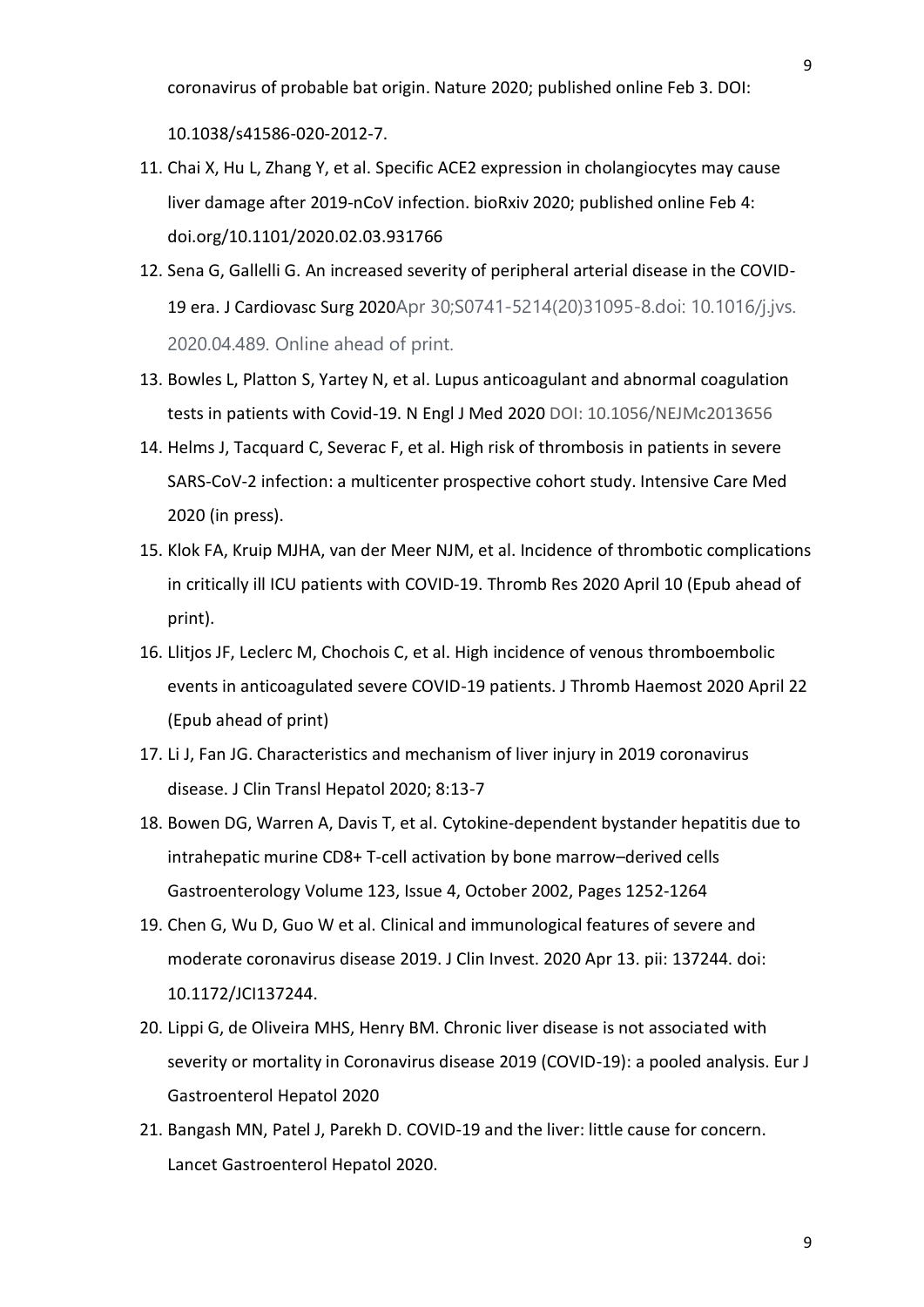#### **II. Liver co-morbidities and COVID-19:**

- **A- Chronic hepatitis B and C**
- **B- Metabolic dysfunction-associated fatty liver disease (MAFLD)**
- **C- Autoimmune liver diseases**

#### **IIA. Chronic hepatitis B and C and COVID-19**

### *Brian J McMahon (USA)*

The COVID-19 pandemic has resulted in significant morbidity and mortality in the world since it began in late 2019. Mortality appears to be highest in persons with underlying chronic medical conditions. Currently, whether the novel coronavirus, SARS-CoV-2, causes direct liver injury is debated (1, 2). A more accepted concept is that the liver damage is collateral, caused by a cytokine storm induced by T cells and dysfunction of the innate immune response (2). However, three cases of viral hepatitis were found during the original SARS-1 outbreak early in this century (3). Thus, as more details on the pathogenicity of the SARS-CoV-2 coronavirus are uncovered, we may learn more about the virus's effect on hepatocytes.

Currently, little is known about the independent contribution of chronic viral hepatitis B (HBV), with or without hepatitis D, and chronic hepatitis C (HCV) to the overall outcome in those persons who are infected with SARS-CoV-2. A study conducted early in the COVID-19 epidemic in China where the prevalence of chronic HBV is high, found no evidence that underlying chronic HBV infection increased adverse outcomes in persons with COVID-19 (1). A recent report from the Centers for Disease Control and Prevention (CDC) in the US found that 1% of hospitalized persons with COVID-19 has underlying liver disease (4). However, the etiology of the underlying liver conditions in these patients was not included in this report. Nevertheless, it is highly likely that those persons with chronic HBV or HCV who have advanced fibrosis or cirrhosis would be at an increased risk of more adverse outcomes if they were to develop COVID-19 disease. However, we currently have no solid evidence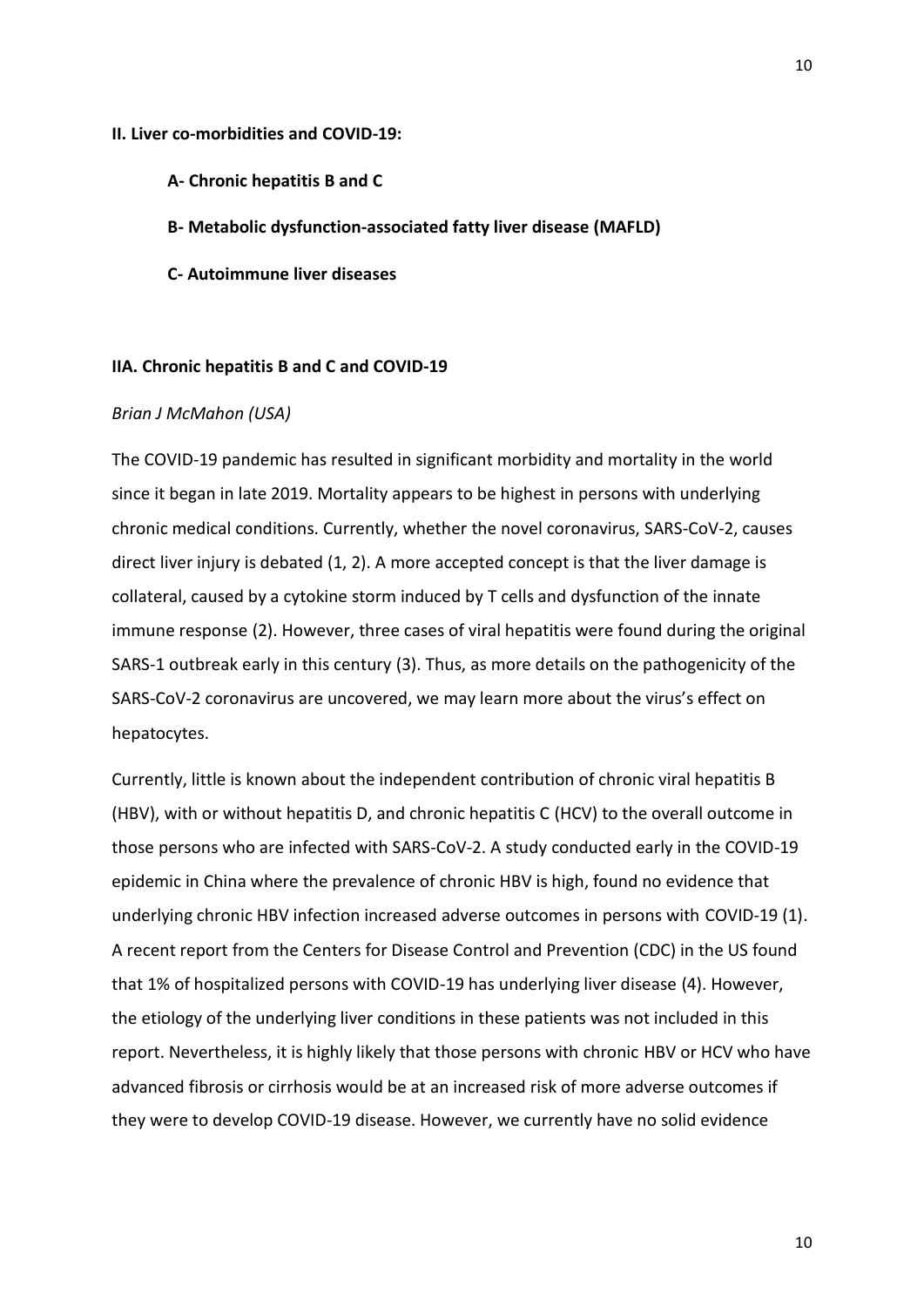whether SARS-CoV-2 independently damages the liver in persons with underlying chronic hepatitis B, C or D.

Since the global prevalence of chronic hepatitis B and C is high, though variable from country to country, we can make some generalized recommendations regarding approaches to persons with underlying chronic viral hepatitis who present with COVID-19 disease. First, all persons who are symptomatic with COVID-19 infection should have blood tests for AST, ALT, bilirubin and if any are elevated, they should be tested for hepatitis B surface antigen (HBsAg) and anti-hepatitis C antibody (reflexed to HCV RNA if positive). Those positive who have evidence of chronic viral hepatitis should have liver tests frequently monitored if they are hospitalized, as acute on chronic liver failure could be a theoretical risk as has been reported with influenza (5) but not so far with SARS-Cov-2. Furthermore, in patients with compensated liver disease non-invasive fibrosis markers may be used for assessment of advanced liver disease (fibrosis) or cirrhosis. Patients with decompensated cirrhosis should be further assessed with Child Pugh and MELD scores.

In persons with chronic viral hepatitis who have had a liver transplant and acquire COVID-19 disease, a flare of hepatitis could be related to the COVID-19 disease and not due to rejection of the transplanted liver, so clinicians should proceed with caution and thoroughly consider the aetiology of the rise in transaminases. Secondly, if persons with hepatitis B acquire COVID-19 and are on antiviral therapy, they should continue their medications. In these persons, an elevation of ALT/AST could be a direct result of the immunologic response to COVID-19 or a flare of their underlying HBV infection. An HBVDNA level should be done and if low (<2,000 IU/ml) or undetected, the cause of this flare could be considered a manifestation of the COVID-19 syndrome.

In the case of HCV infection, persons who are taking HCV direct acting antiviral medications (DAA) should continue these drugs and treatment should not be interrupted. In contrast, it would be prudent to stop interferon in persons receiving this medication to treat either HBV or HCV, as this could increase the severity of COVID-19, since severity appears to be associated, at least in part, with a cytokine storm response to the virus and interferon is a potent cytokine. Such patients should still be monitored carefully. Conversely, a prudent course of action would be to not start any patients with chronic HBV on interferon until this pandemic is over.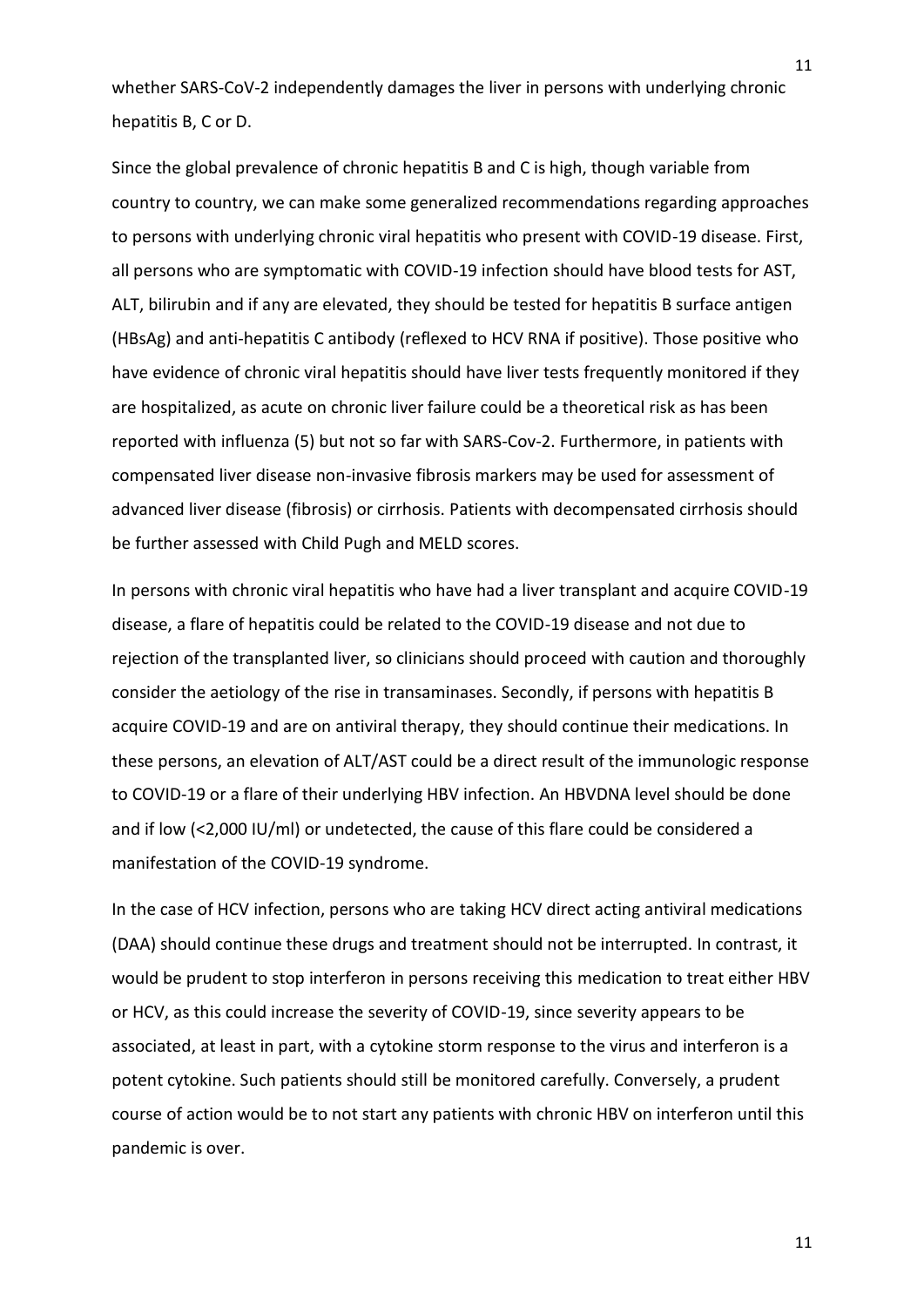There is no evidence that HBV or HCV oral antiviral drugs have any additional adverse effects in persons with chronic viral hepatitis who acquire COVID-19 disease. However, for persons with active HCV infection who are not yet on DAA, it would be prudent to delay therapy until after their recovery from COVID-19 disease. While it is too early to tell, some HBV and HCV antiviral medications have recently been shown to bind to the SARS-CoV-2 RNA RdRp site on this virus, though the avidity of this binding appears to be less than, for example, sofosbuvir binding to HCV polymerase. Thus, it is conceivable that some medications for HCV and HBV, such as sofosbuvir, tenofovir and ribavirin may have some potential therapeutic activity against SARS-CoV-2 and clinical trials are underway.

In conclusion, more data are needed to determine if persons with chronic hepatitis B or C are at increased risk of adverse outcomes if they are infected with SARS-CoV-2, which causes COVID-19 disease. However, patients with chronic viral hepatitis who have advanced fibrosis or cirrhosis are, probably, at risk of more severe outcomes if infected with SARS-CoV-2 and they should, therefore, self-isolate to minimise the risk of developing COVID-19. Patients with chronic viral hepatitis should be counselled to wash their hands frequently, practise distancing, wear a facemask when going out and avoid crowds. It is also very important not to stop antiviral therapy in persons receiving DAA for hepatitis C or tenofovir or entecavir for HBV, as this could cause a viral rebound and subsequent flare of hepatitis. It is also important that patients with chronic HBV who are on oral antiviral medication have an adequate supply of their drugs, so they do not run out during the pandemic.

#### References:

- 1. Guan WJ, Zhong NS. Clinical Characteristics of Covid-19 in China. Reply. N Engl J Med 2020;382.
- 2. Zhang C, Shi L, FS W. Liver injury in COVID-19: management and challenges. Lancet Gastroenterol Hepatol 2020:1-3.
- 3. Chau TN, Lee KC, Yao H, Tsang TY, Chow TC, Yeung YC, Choi KW, et al. SARSassociated viral hepatitis caused by a novel coronavirus: report of three cases. Hepatology 2004;39:302-310.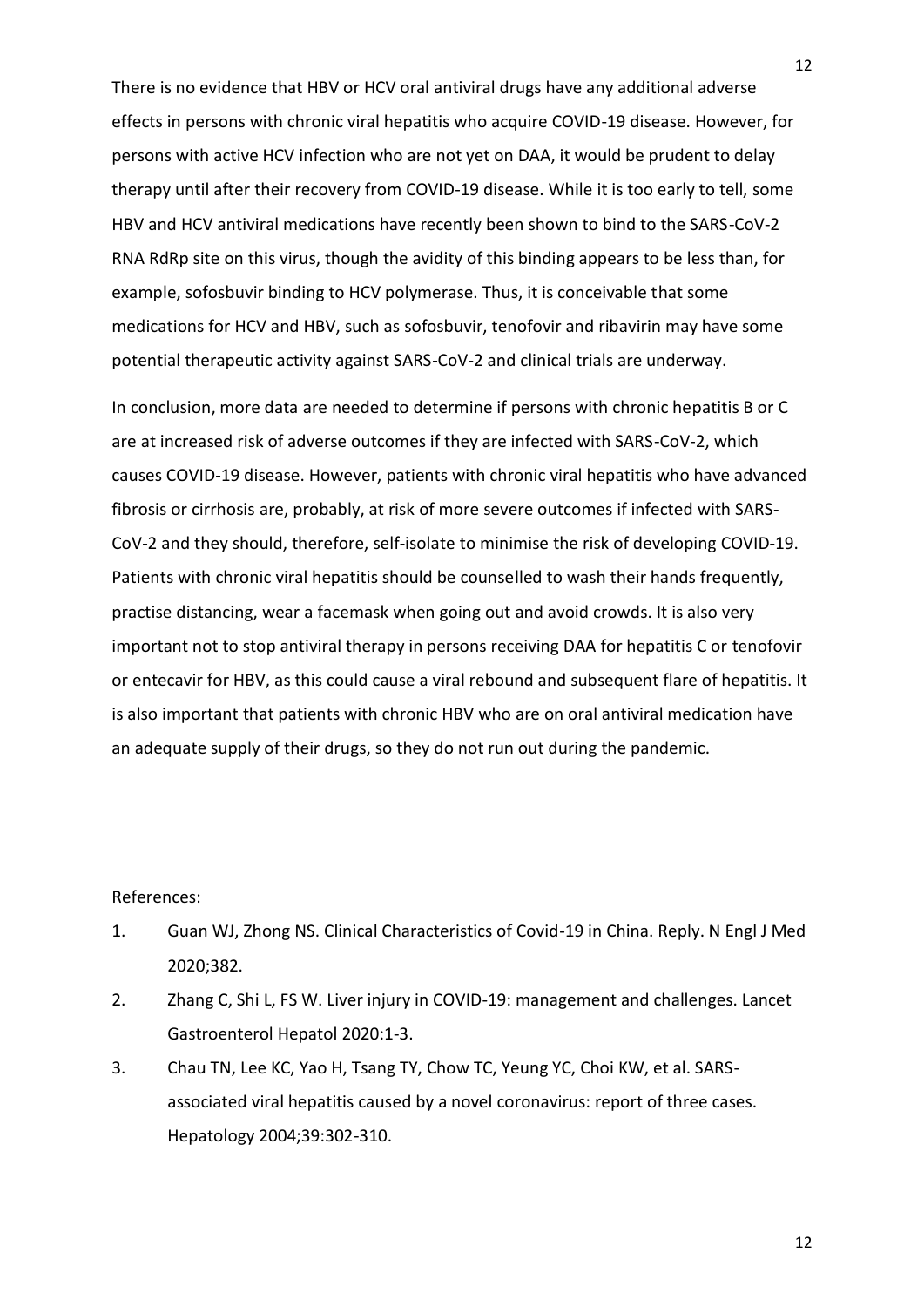- 4. Preliminary Estimates of the Prevalence of Selected Underlying Health Conditions Among Patients with Coronavirus Disease 2019 - United States, February 12-March 28, 2020. MMWR Morb Mortal Wkly Rep 2020;69:382-386
- 5. Schuttle A, Ciesek S, Wedemeyer H, Lange CM. Influenza virus infection as precipitating event of acute-on-chronic liver failure. J Hepatol 2019; 70:797-9

# **SUMMARY**

- It is unknown if patients with chronic hepatitis B and C, may be more susceptible to liver damage from SARS-CoV-2.
- It is not known whether patients with chronic HCV or HBV infection have a greater risk or not of severe disease after acquiring COVID-19.
- It is unknown whether patients on antiviral drugs for HCV or HBV are at less of a risk of severe outcomes after acquiring COVID-19.
- Some medication used to treat HBV or HCV such as sofosbuvir, tenofovir and ribavirin bind to the RdRp site on the CoV-SARS-2 virus and may have some potential therapeutic activity against SARS-CoV-2.

# **WGO Recommendations:**

- In low income countries assessment for COVID-19 should include blood tests for AST, ALT, and if any are elevated, patients should be tested for HBsAg and anti-HCV (reflexed to HCV RNA if positive).
- In all patients with COVID-19 who are admitted to the hospital, test for hepatitis B and C: HBsAg and anti-HCV, with HCV RNA testing for those anti-HCV positive.
- Treat those diagnosed with HBV or HCV with DAAs, at least those with signs indicative of advanced liver disease.
- Do not stop antiviral medications for HBV or HCV in patients who present with COVID-19
- Avoid procedures during the COVID-19 illness that could put others at risk such as liver US or other advanced imaging unless there is a clinical suspicion.
- Provide 90-day supplies instead of 30-day supplies for HBV oral antiviral drugs and have a full course of DAA medications to complete HCV treatment if this has been started.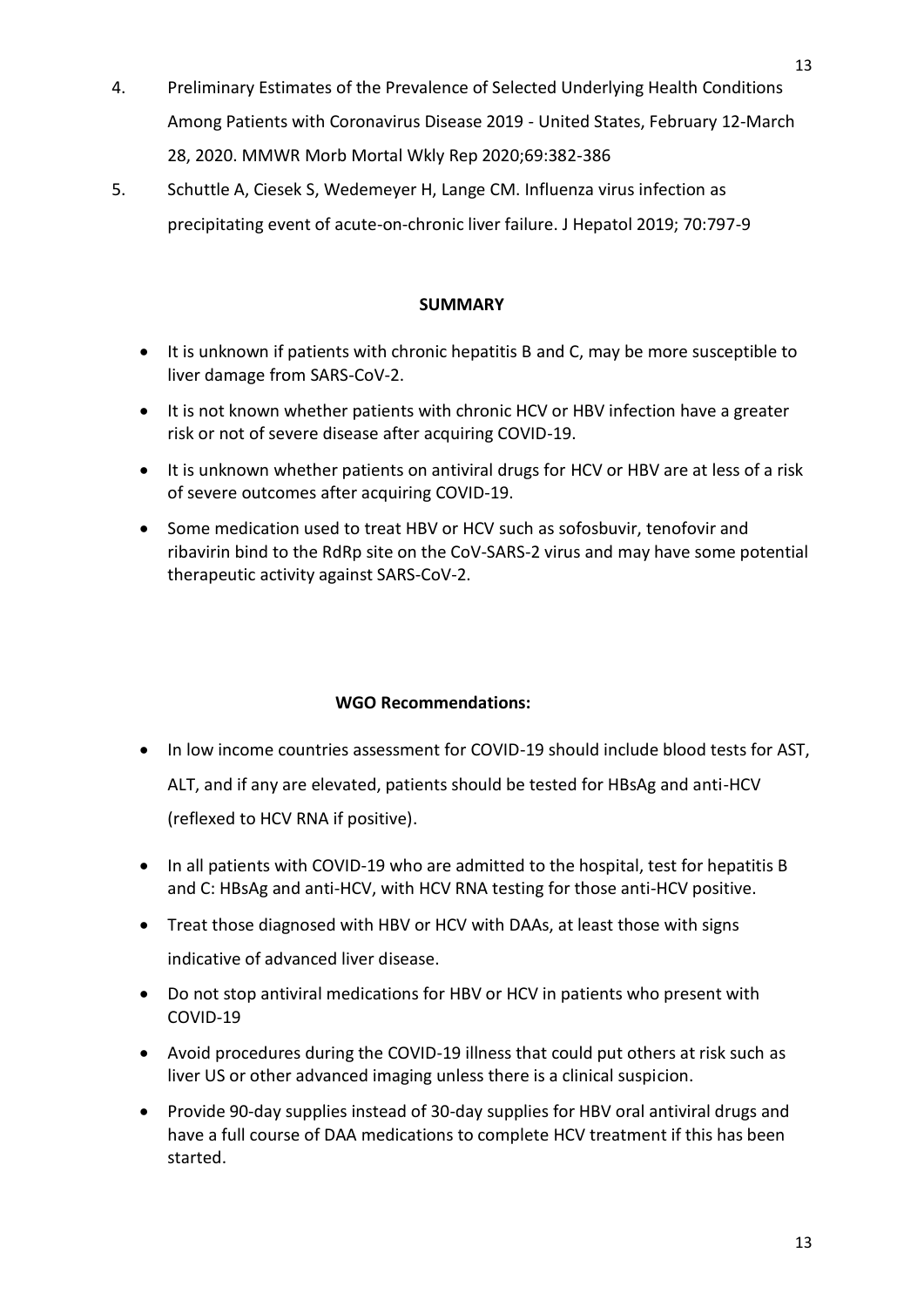#### **IIB. Metabolic dysfunction associated fatty liver disease (MAFLD) and COVID-19**

#### *Joost PH Drenth, (Netherlands)*

The diagnosis of metabolic dysfunction-associated fatty liver disease (MAFLD), formerly called non-alcoholic fatty liver disease (NAFLD), is based on evidence of hepatic steatosis, in addition to one of the following three criteria: overweight/obesity, presence of type 2 diabetes mellitus, or evidence of metabolic dysregulation (1). Untreated MAFLD may progress to steatohepatitis, development of fibrosis and cirrhosis and ultimately hepatic decompensation and hepatocellular carcinoma.

Many patients with MAFLD possess a number of risk factors such as obesity, which may translate to a greater risk from respiratory infections. A nested case control study among 561 patients with community acquired pneumonia found a MAFLD prevalence of 36%. Presence of MAFLD increased 30-day mortality from pneumonia to 17% compared to 5.8% among patients without MAFLD. This association was greater in patients with advanced hepatic fibrosis (2).

The interaction between MAFLD and respiratory infections begs the question whether (i) MAFLD patients are at a greater risk to acquire COVID-19 and (ii) whether MAFLD patients follow a different disease course. There are a number of small cohort studies that shed light on this issue.

#### **i. Risk to acquire COVID-19**

It is unknown whether MAFLD patients are at a higher risk of COVID-19. There is speculation that patients suffering from metabolic dysfunction- associated fatty liver disease may be especially vulnerable to COVID-19. SARS-CoV-2 enters the cell through the angiotensin converting enzyme (ACE) 2 receptor. Liver injury and MAFLD up-regulate ACE2 and it is possible that liver injury, treatment with ACE inhibitors and metabolic syndrome may increase susceptibility to COVID-19 (3).

Interestingly MAFLD increases viral shedding time  $(17.5 \pm 5.2$  days vs. 12.1  $\pm$  4.4 days p  $<$  0.0001) compared to patients without MAFLD. Thus MAFLD patients are infectious for  $\sim$  5 days longer (4).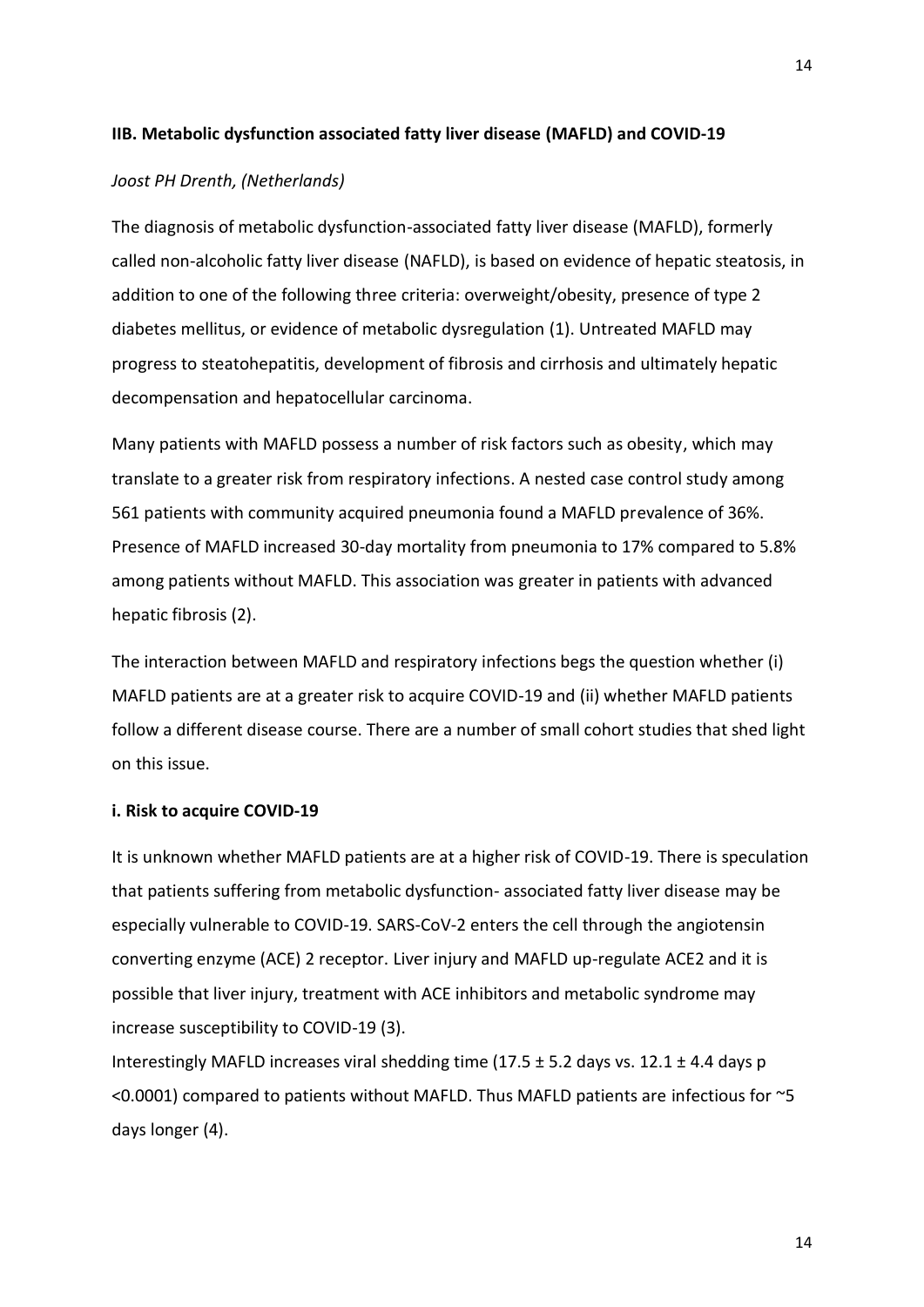#### **ii. Different COVID-19 prognosis**

A Chinese cohort study selected 66 MAFLD patients and divided the cohort into obese (BMI > 25 kg/m<sup>2</sup>) and non-obese patients. Obesity (n=45) increased the risk of severe COVID-19 disease course substantially (unadjusted OR 5.77, 95% CI 1.19-27.91; p=0.029). The association with obesity and COVID-19 severity remained significant even after adjusting for age, sex, smoking, diabetes, hypertension and dyslipidaemia (5). A systematic review and meta-analysis from 20 articles (N=4062 participants) established that patients with a high BMI, and a combination of (metabolic) risk factors such as hypertension, diabetes and cardiovascular disease were more likely to develop critical illness. Diabetes mellitus increased the risk for severe disease by 3.04 (CI 2.01-4.60), hypertension by 2.31 (CI 1.68- 3.18) and coronary heart disease by 2.76 (CI 1.39-5.45) (6). These data were confirmed by another study among 202 Chinese patients (MAFLD, n=76) (4). Patients with MAFLD had a higher risk of respiratory disease progression than those without MAFLD (44.7 vs. 6.6%), but also possessed a higher likelihood of abnormal liver biochemistry during admission (11.1% vs. 70%) (4). Another cohort study established that MAFLD patients with increased noninvasive liver fibrosis scores (FIB-4 score) are at higher likelihood of having severe COVID-19 illness, (7)

#### **SUMMARY:**

- Patients with MAFLD have a number of risk factors such as obesity which may translate to a higher mortality from respiratory illnesses, including COVID-19.
- It is unknown whether MAFLD patients are at a higher risk of acquiring SARS-CoV-2 infection.
- However, liver injury and MAFLD up-regulate ACE2 and it is possible that liver injury, treatment with ACE inhibitors and metabolic syndrome may increase susceptibility to COVID-19.
- Patients with MAFLD had a higher risk of respiratory disease progression than those without MAFLD (44.7 vs. 6.6%), but also possessed a higher likelihood of abnormal liver biochemistry during admission (11.1% vs. 70%).
- Shedding time of SARS-CoV-2 is longer in patients with MAFLD when compared to those without MAFLD.

#### **WGO Recommendations:**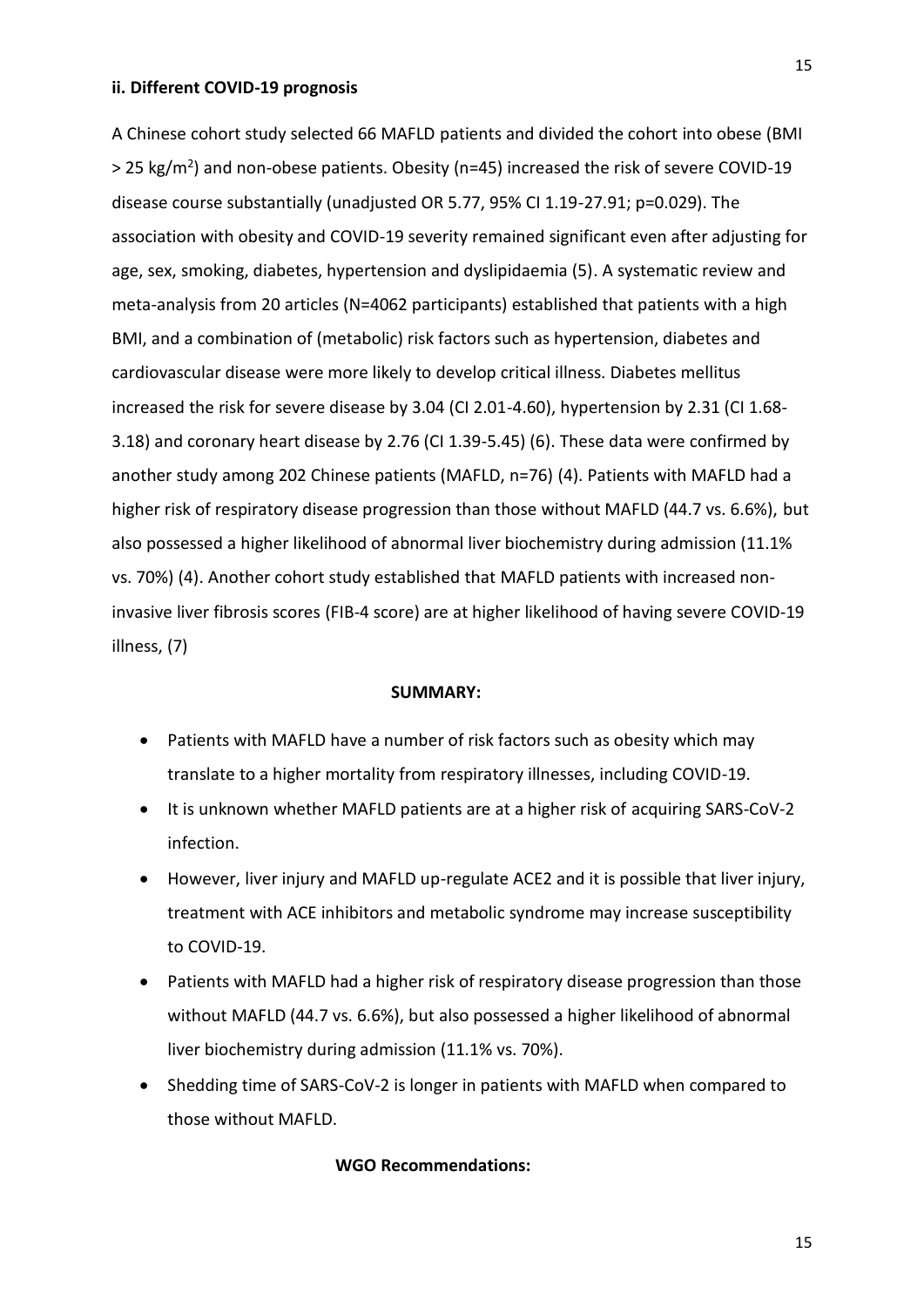- The identification and monitoring of patients with metabolic disease to identify MAFLD stage and grade is pivotal during and after the COVID-19 crisis.
- Counselling of MAFLD patients to change lifestyle with a focus to curtail risk factors (such as obesity) that predict for a poor prognosis of COVID-19 is encouraged.

# **References**

- 1. Eslam M, Newsome PN, Anstee QM, et al. A new definition for metabolic associated fatty liver disease: an international expert consensus statement [published online ahead of print, 2020 Apr 8]. *J Hepatol*. 2020;S0168-8278(20)30201-4. doi:10.1016/j.jhep.2020.03.039
- 2. Nseir WB, Mograbi JM, Amara AE, Abu Elheja OH, Mahamid MN. Non-alcoholic fatty liver disease and 30-day all-cause mortality in adult patients with communityacquired pneumonia. *QJM*. 2019;112(2):95–99. doi:10.1093/qjmed/hcy227
- 3. Prins GH, Olinga P. Potential implications of COVID-19 in non-alcoholic fatty liver disease [published online ahead of print, 2020 Apr 19]. *Liver Int*. 2020;10.1111/liv.14484. https://doi.org/10.1111/liv.14484
- 4. Ji D, Qin, E, Xu J, et al. Non-alcoholic fatty liver diseases in patients with COVID-19: A retrospective study . J. Hepatol 2020 DOI: <https://doi.org/10.1016/j.jhep.2020.03.044>
- 5. Zheng KI, Gao F, Wang XB, et al. Obesity as a risk factor for greater severity of COVID-19 in patients with metabolic associated fatty liver disease. Metabolism 2020, <https://doi.org/10.1016/j.metabol.2020.154244>
- 6. Xu L, Mao Y, Chen G. Risk factors for severe corona virus disease 2019 (COVID-19) patients : a systematic review and meta analysis. medRxiv preprint <https://doi.org/10.1101/2020.03.30.20047415>
- 7. Targher G, Mantovani A, Byrne CD, et al. Risk of severe illness from COVID-19 in patients with metabolic dysfunction-associated fatty liver disease and increased fibrosis scores [published online ahead of print, 2020 May 15]. *Gut*. 2020;gutjnl-2020-321611. doi:10.1136/gutjnl-2020-321611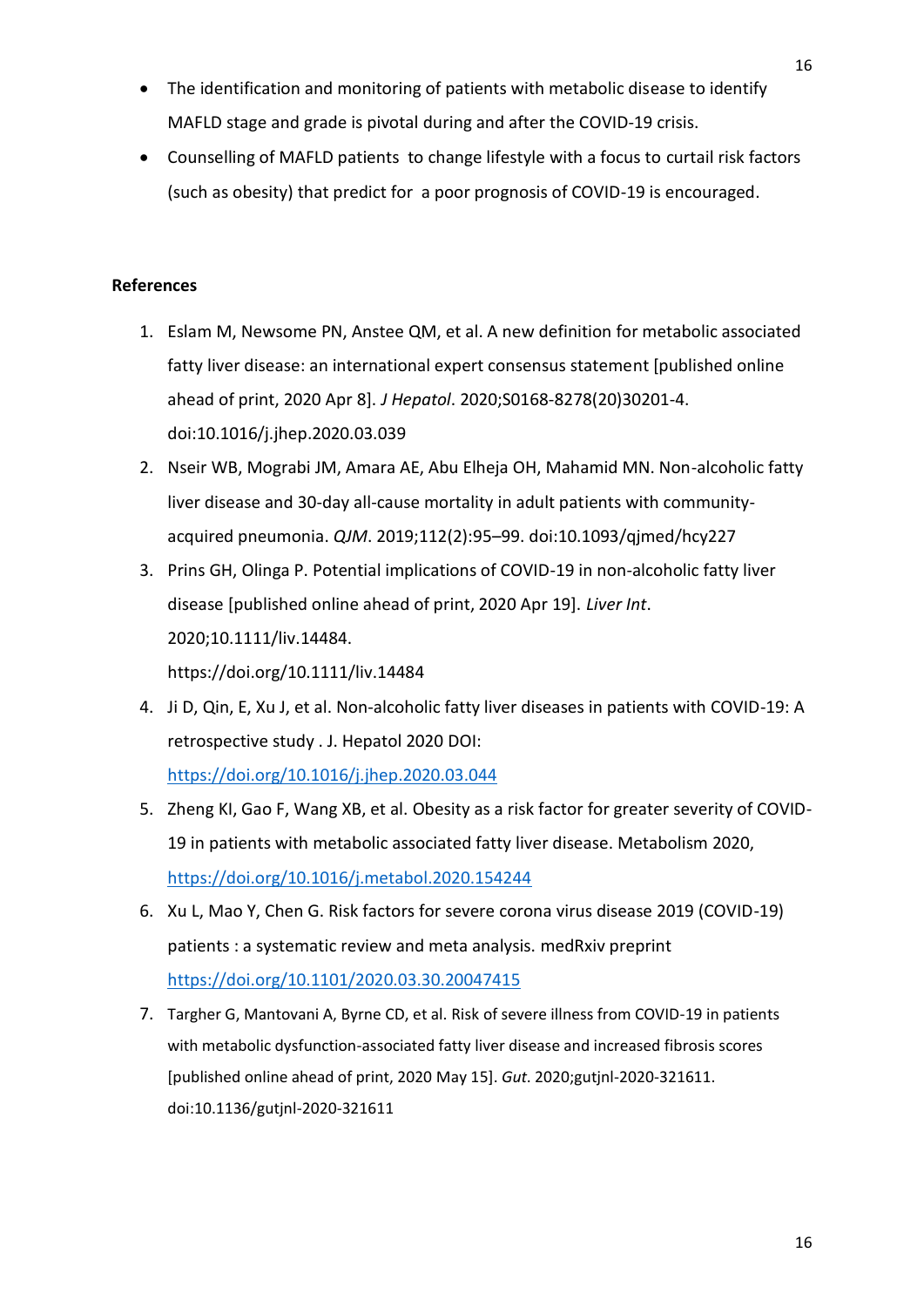#### **IIC. Autoimmune liver disease and COVID-19**

#### *Kelly W. Burak (Canada)*

Patients with autoimmune liver diseases (autoimmune hepatitis, primary biliary cholangitis and primary sclerosing cholangitis), like all patients with chronic medical conditions, should avoid contact with anyone with symptoms, should respect physical distancing recommendations of public health officials and should wash their hands frequently to avoid contracting the virus. During the pandemic, follow-up of patients should be done with phone consultation or telehealth where available. Our usual practices for diagnosis and follow-up of these patients may be affected by limited access to outpatient laboratory, diagnostic imaging tests, endoscopic retrograde cholangiopancreatography (ERCP) and liver biopsy.

#### Autoimmune hepatitis

The diagnosis of autoimmune hepatitis (AIH) is typically confirmed with liver biopsy, but during the pandemic it is best to avoid invasive diagnostic procedures done within the hospital setting. Therefore, some experts have recommended starting empiric therapy (corticosteroids +/- azathioprine) for patients who present with elevated ALT, positive autoantibodies and elevated immunoglobulin G levels, once other liver diseases have been excluded (1). Conversely, the AASLD expert panel warned against presuming that elevated liver tests in patients with AIH patients are due to a disease flare without biopsy confirmation (2).

AIH patients on immunosuppression may be at higher risk of acquiring infection and therefore should be prioritized for SARS-CoV-2 testing when presenting with fever, upper respiratory tract symptoms, other atypical symptoms (e.g. diarrhea or loss of smell and taste) (2,3). It is not recommended to lower immunosuppressive therapy in stable patients with AIH in an attempt to reduce the risk of contracting the infection, as this could result in disease flares that ultimately would require higher doses of corticosteroids to control (2,3). It is important that these patients receive pneumococcus and influenza vaccinations (3).

Early reports from the USA suggest that immune-compromised patients account for 6% of hospitalized patients and 9% of those admitted to ICU (4). From the emerging evidence, and from past experiences with other coronaviruses (SARS, MERS), it does not appear that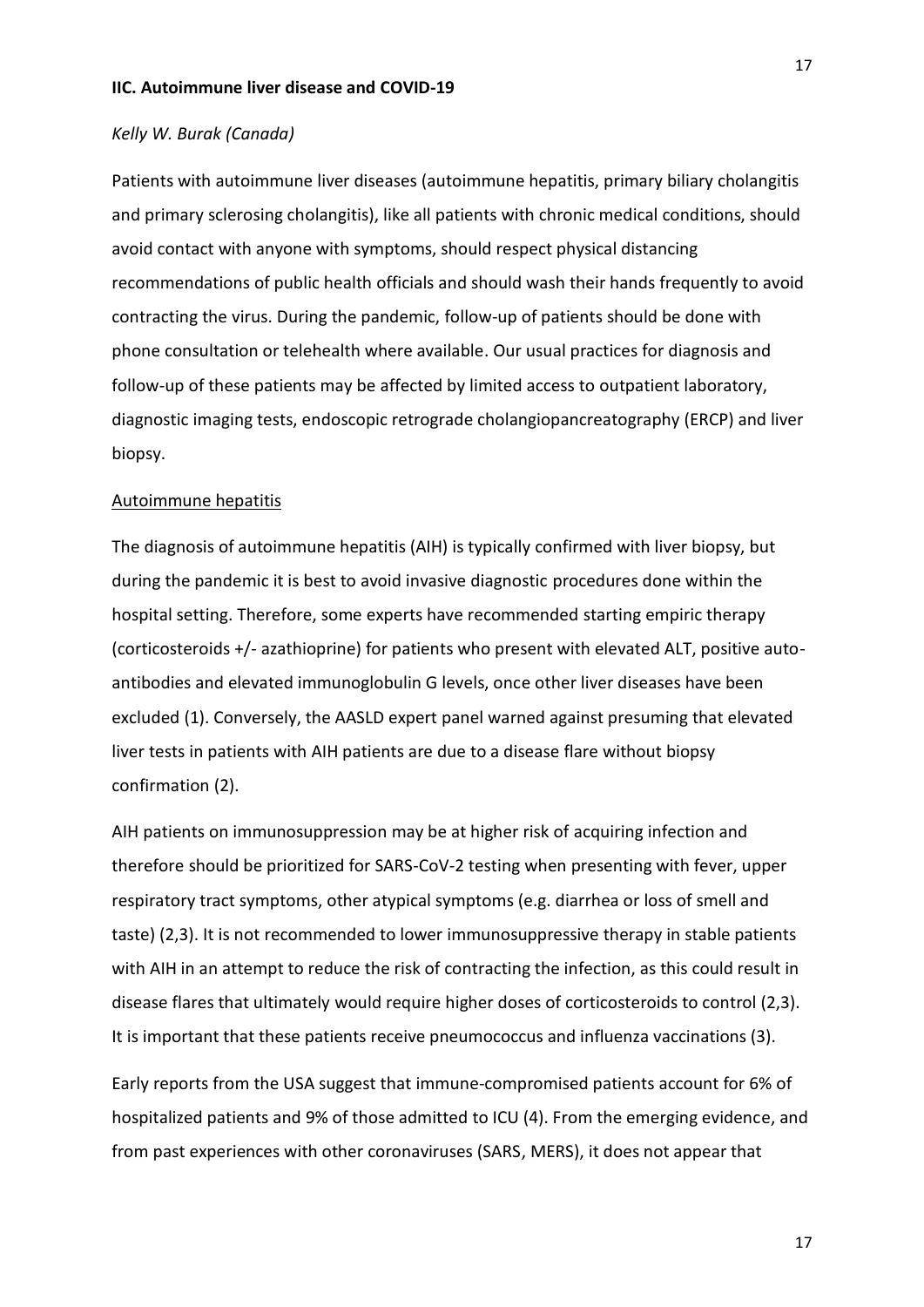immunosuppressed patients with COVID-19 are at higher risk of severe pulmonary disease (5). Acute respiratory distress syndrome (ARDS) is a leading cause of mortality in patients admitted to ICU. These patients may develop a cytokines storm with hyperinflammation (high ferritin, increased IL-6) that resembles hemophagocytic lymphohistiocytosis (HLH). A series of 150 cases from Wuhan, China suggests that corticosteroids might exacerbate COVID-19-associated lung injury, leading experts to recommend against their use (6).

Therefore, if AIH patients on corticosteroids develop COVID-19, high-doses of prednisone should be avoided, recognizing that critically ill patients may require stress doses to avoid adrenal insufficiency (2). Patients with COVID-19 can also develop lymphopenia due to the viral infection, and if this is associated with fever or worsening respiratory status, consideration should be given to lowering the doses of azathioprine or mycophenolate mofetil (2).

#### Cholestatic liver diseases

It is not clear if patients with primary biliary cholangitis (PBC) or primary sclerosing cholangitis (PSC), without underlying cirrhosis, are at increased risk of COVID-19 or if the virus worsens chronic cholestatic liver disease (7). Patients with PBC should be continued on their usual treatment, including ursodeoxycholic acid, and second-line agents (e.g. obeticholic acid or bezafibrate). PBC patients with established cirrhosis could have their hepatocellular carcinoma (HCC) surveillance deferred for several months during the pandemic (2). PBC patients may have varices at early stages of disease, but endoscopic surveillance should also be deferred, with use of non-selective beta-blockers being a preferred strategy during the pandemic (8). Magnetic resonance cholangiopancreatograpy (MRCP) is best avoided in PSC patients unless it is likely to change management (e.g. suspected cholangiocarcinoma) (2). Although fever and worsening liver tests can be presentations of COVID-19, if this occurs in the setting of PSC, it is important to consider ascending cholangitis. These PSC patients should have blood cultures, be started on broad spectrum antibiotics, and ERCP may be indicated.

### **SUMMARY:**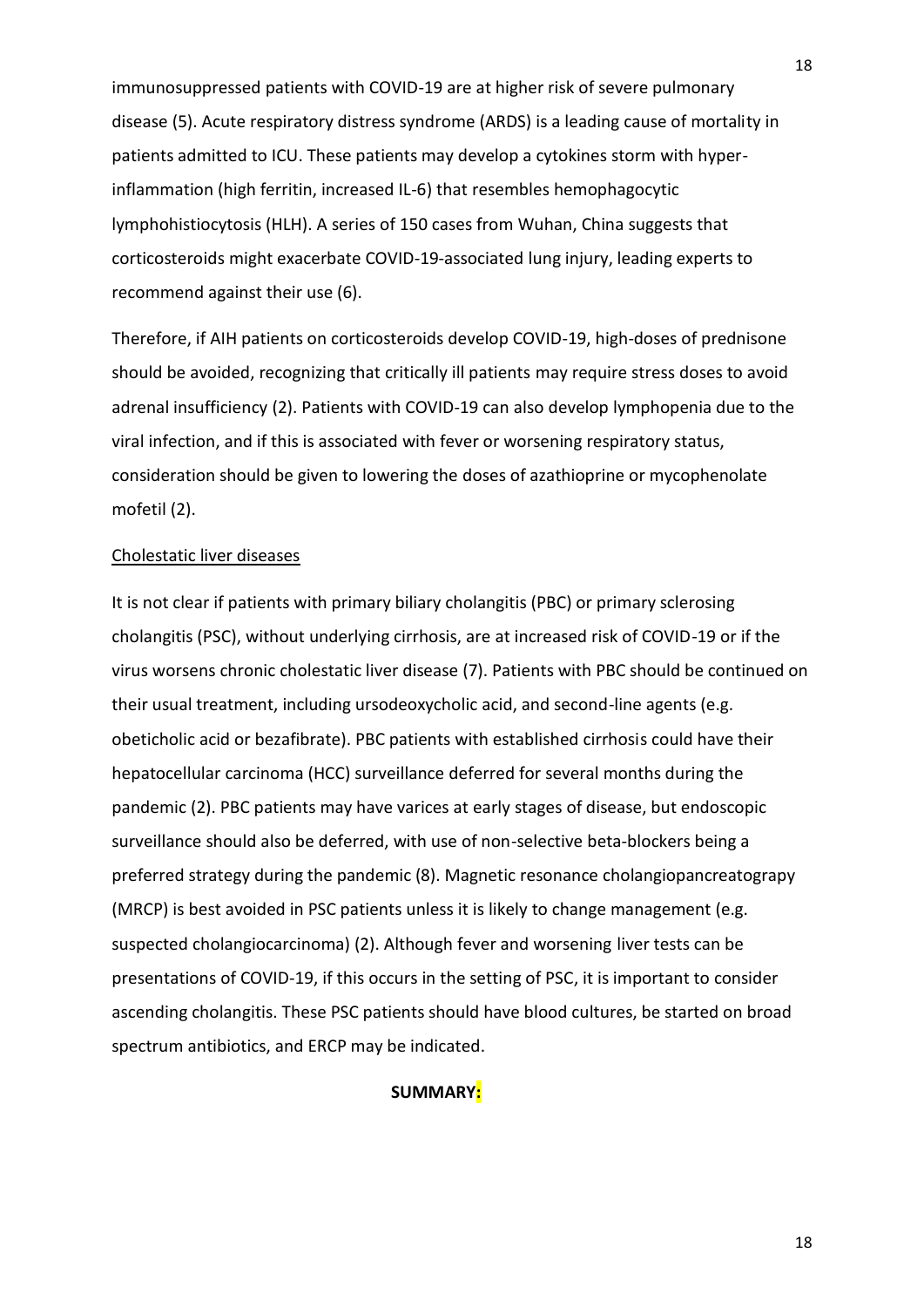- Our usual practices for diagnosis and follow-up of patients with AIH may be affected by limited access to outpatient laboratory, diagnostic imaging tests, ERCP) and liver biopsy.
- AIH patients on immunosuppression may be at higher risk of acquiring SARS-CoV-2 infection.
- It does not appear that immunosuppressed patients with COVID-19 are at higher risk of severe pulmonary disease.
- However, some reports suggest that corticosteroids might exacerbate COVID-19 associated lung injury.
- It is not clear if patients with PBC or PSC, without underlying cirrhosis, are at increased risk of COVID-19 or if the virus worsens their liver disease.

# **WGO Recommendations:**

- During the pandemic, follow-up of stable patients with AIH should be done with phone consultation or tele-health where available.
- Patients with AIH should be prioritized for SARS-CoV-2 testing when presenting with symptoms.
- It is not recommended to lower immunosuppressive therapy in stable patients with AIH in an attempt to reduce the risk of contracting the infection.
- However, if patients with COVID-19 develop lymphopenia, consider lowering the doses of azathioprine or mycophenolate mofetil
- In new patients presenting with features of AIH, at first it appears better to avoid liver biopsy during the pandemic. However, starting empiric therapy cannot be recommended straight forward as concern exists that corticosteroids could be harmful to patients with COVID-19.
- If AIH patients on corticosteroids develop COVID-19, high-doses of prednisone should be avoided, keeping in mind that stress doses may be needed.

# **References**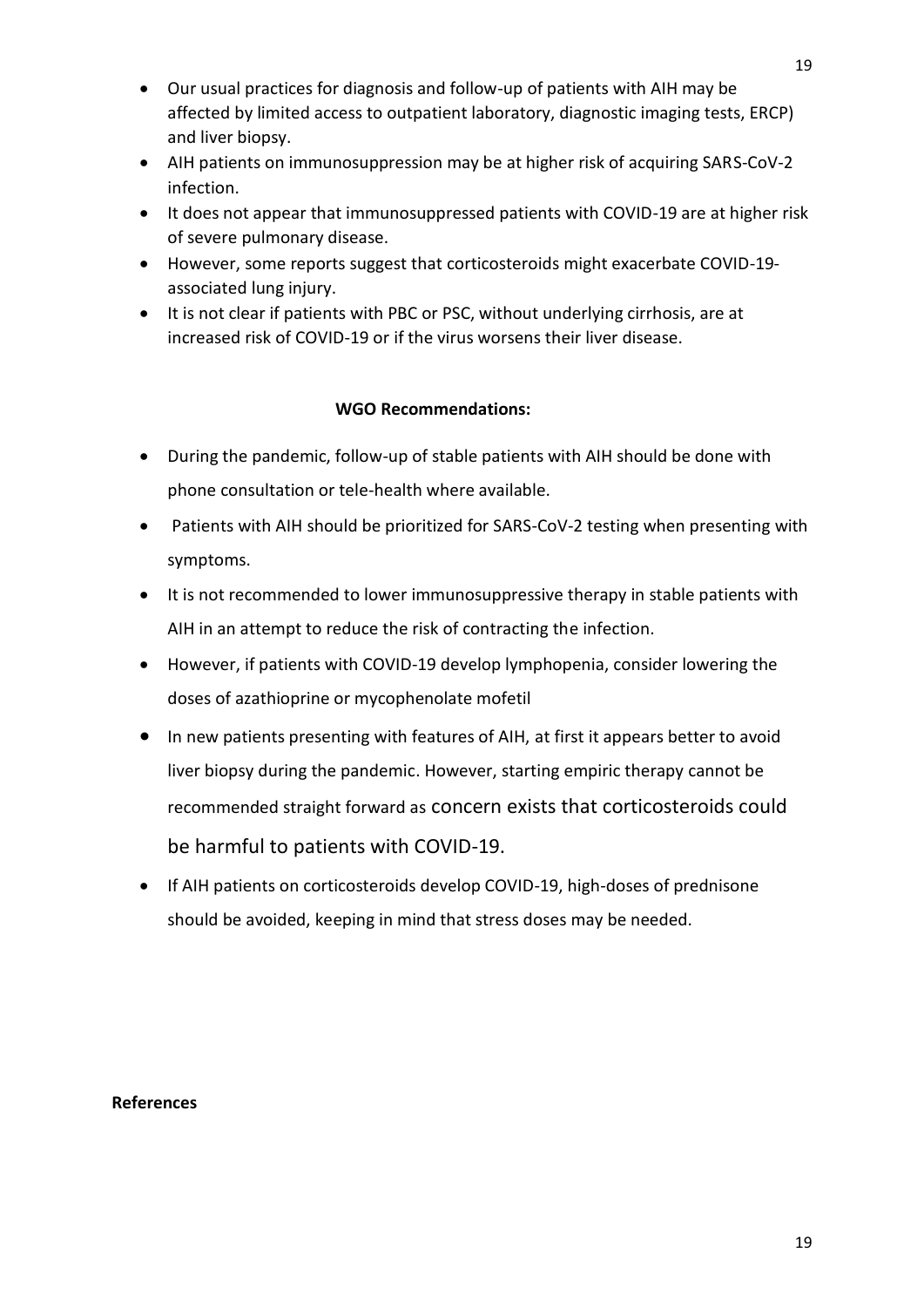1. Lleo A, Invernizzi P, Lohse AW, Aghemo A, Carbone M. Highlights for management of patients with Autoimmune Liver Disease during COVID-19 pandemia. J Hepatol. 2020 Apr 10. PubMed PMID: 32283134. PMCID: PMC7151539. Epub 2020/04/14. eng.

2. Fix OK, Hameed B, Fontana RJ, Kwok RM, McGuire BM, Mulligan DC, et al. Clinical Best Practice Advice for Hepatology and Liver Transplant Providers During the COVID-19 Pandemic: AASLD Expert Panel Consensus Statement. Hepatology. 2020 Apr 16. PubMed PMID: 32298473. Epub 2020/04/17. eng.

3.Boettler T, Newsome PN, Mondelli MU, Maticic M, Cordero E, Cornberg M, et al. Care of patients with liver disease during the COVID-19 pandemic: EASL-ESCMID position paper. JHEP Rep. 2020 Jun;2(3):100113. PubMed PMID: 32289115. PMCID: PMC7128473. Epub 2020/04/15. eng.

4. United States Department of Health and Human Services. Preliminary estimates of the prevalence of selected underlying health conditions among patients with coronavirus disease 2019 - United States, February 12-March 28, 2020. MMWR Morb Mortal Wkly Rep. 2020;69:382-6.

5. D'Antiga L. Coronaviruses and immunosuppressed patients. The facts during the third epidemic. Liver Transpl. 2020 Mar 20. PubMed PMID: 32196933. Epub 2020/03/21. eng.

6. Mehta P, McAuley DF, Brown M, Sanchez E, Tattersall RS, Manson JJ. COVID-19: consider cytokine storm syndromes and immunosuppression. Lancet. 2020 Mar 28;395(10229):1033- 4. PubMed PMID: 32192578. Epub 2020/03/21. eng.

7. Zhang C, Shi L, Wang F-S. Liver injury in COVID-19: Management and challenges. Lancet Gastroenterol Hepatol 2020 March 4. doi: 10.1016/S2468-1253(20)30057-1. [Epub ahead of print]

8. Congly SE, Sadler MD, Abraldes JG, Tandon P, Lee SS, Burak KW. Practical management of esophageal varices in the context of SARS-CoV-2 (COVID-19): The Alberta protocol. Can Liver J 2020 (in press).

#### **III. Practical aspects to caring for chronic liver disease (CLD) patients during COVID-19**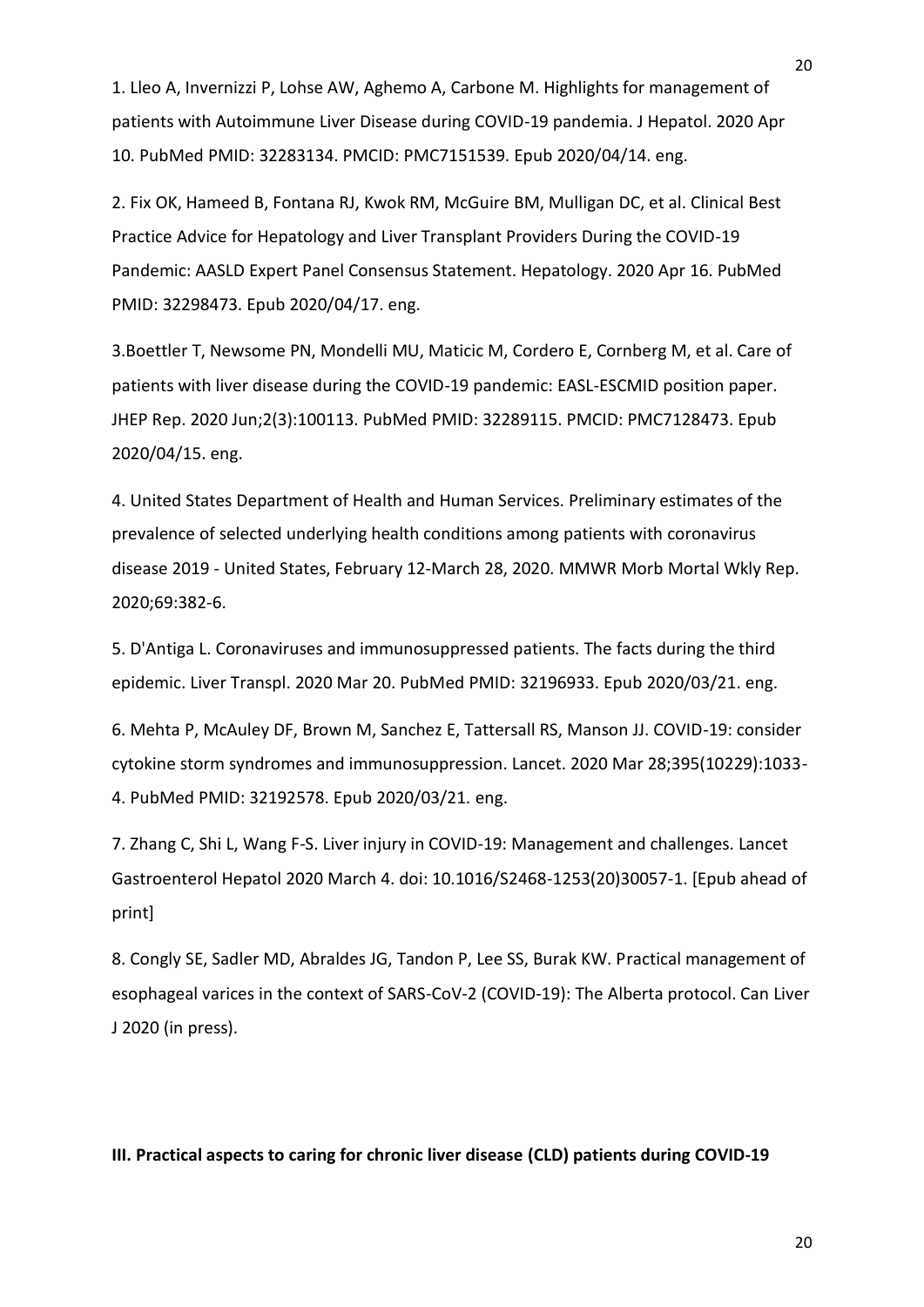#### **IIIB. Performing procedures during COVID-19**

#### **IIIC. Therapies under investigation for COVID-19 and potential hepatotoxicity**

#### **IIIA. How to follow chronic liver disease during COVID 19?**

Mario Reis Alvares-da-Silva (Brazil)

 Liver disease patients often need to consult, undergo laboratory and imaging routine tests, and therefore, make extensive use of the health system. However, during the pandemic, this population is paradoxically exposed to two risks: staying at home and suffering the consequences of not carrying out their exams and clinical reviews or attending hospitals and laboratories and running the risk of becoming infected with SARS-CoV-2.. Thus, some liver medical societies have tried to guide doctors on these issues, based on expert opinions, since knowledge about COVID-19 and the liver is still lacking<sup>1,2</sup>. Probably, physicians will have to deal, in the future, with the varied consequences of COVID-19 in liver disease patients, balancing the risks of treatment in patients at risk of COVID-19, the risk of under treatment in patients with advanced or progressive liver disease and the risks of iatrogenic COVID-19 in patients exposed to the health care system<sup>3</sup>. Patients with stable, compensated liver diseases should postpone medical visits and routine labs. Telemedicine or phone visits should be encouraged in such cases  $1,2.4,5$ 

Furthermore, self-isolation and distancing may lead to increased alcohol consumption, which may be associated with dreadful consequences in patients with alcohol-associated liver disease (ALD). Actually, it is speculated that patients with ALD may be amongst the populations that are most severely impacted during the COVID-19 era (6) for a couple of reasons: (i) they have a depressed immune system which make them susceptible to viral and bacterial infections (7); (ii) co-morbidities including obesity with metabolic syndrome are common; (iii) their inability to attend regular visits by providers and social isolation leads to psychological decompensation and increased drinking or relapse drinking; (iv) they are often smokers and have chronic respiratory disease. It is suggested that the reasons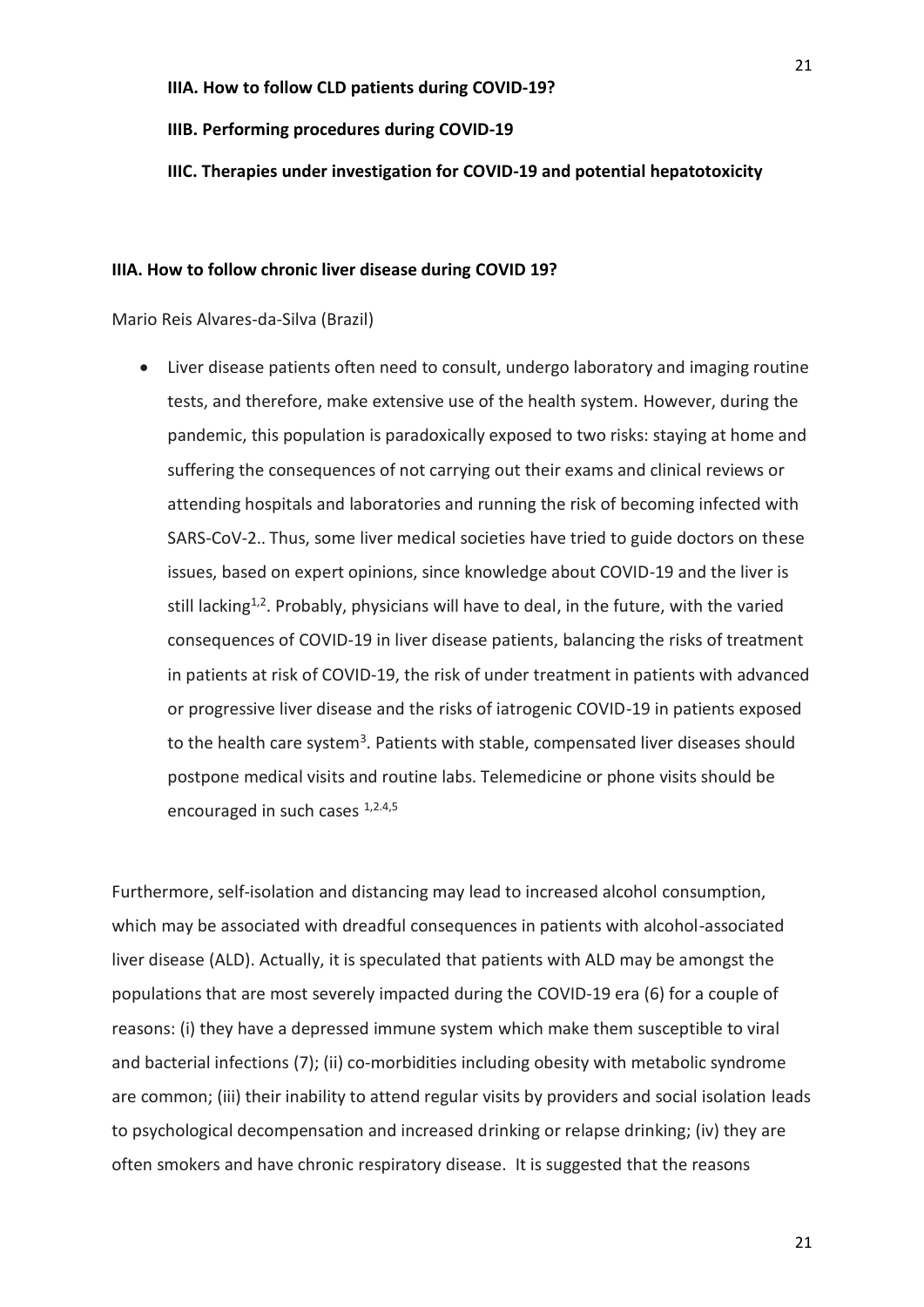mentioned above may put these patients at higher risk for severe COVID-19 infection (6). These patients may also be less willing to adopt suggested precautions for COVID-19 prevention.

Patients with severe alcoholic hepatitis probably should not receive standard corticosteroid treatment, in particular in areas where COVID-19 is frequent (6). One concern is that patients with ALD or alcoholic hepatitis will not seek medical care unless their situation is critical and that a substantial increase of patients with alcoholic decompensated cirrhosis will occur. Increase in alcohol consumption as well as alcohol relapse in patients with alcohol use disorder is expected to facilitate this trend. In the post COVID era liver transplantation centers may need to apply more flexible approaches to such patients. Finally and tragically, due to some terrible misunderstandings some people have started drinking alcohol to prevent COVID-19 (8). In Iran, some 180 people died after consuming 'moonshine' or industrial alcohol, including methanol, in March this year in the belief that it would protect them from the COVID-19 outbreak. This myth of alcohol being preventive against COVID-19 is by no means confined to Iran and has been observed in many geographical destinations ranging from Eastern Europe to the Far East.

#### **SUMMARY:**

- CLD patients are paradoxically exposed to two risks: staying at home and suffering the consequences of not carrying out their exams and clinical reviews or attending hospitals and laboratories and running the risk of acquiring nosocomial SARS-CoV-2.
- Staying at home is associated with increased alcohol drinking. In patients with ALD this may lead to hepatic decompensation.
- Patients with ALD may be prone to acquire SARS-CoV-2 and to go though a severe course of COVID-19.
- Given the nature of the pandemic, physicians and patients will have to deal with these risks for some time in the future.

#### **WGO Recommendations**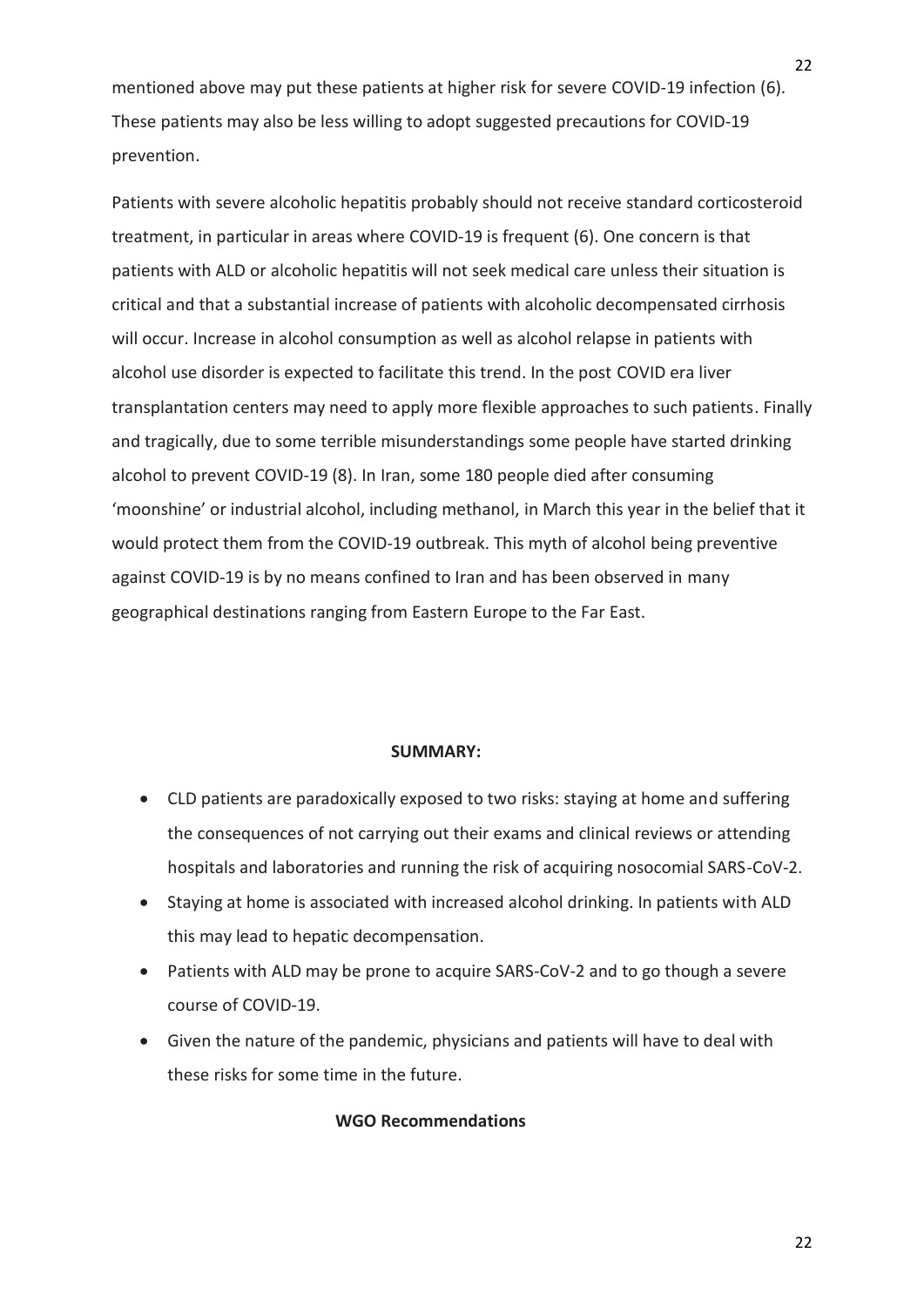- Patients with stable, compensated liver diseases should postpone medical visits and routine labs. Telemedicine or phone visits should be encouraged in such cases
- In low-income countries, telemedicine or phone visits may not be possible. Outpatient visits may be used to differentiate patients with compensated vs. decompensated liver disease.
- Outpatient visits should be limited to those with high MELD scores.
- In persons with decompensated cirrhosis who have complications that need laboratory monitoring such as ascites management, visits for blood draw and clinical evaluation may be needed but should be kept to a minimum.
- Telemedicine approaches should take into account patients with alcohol use disorder and such patients should be approached.
- Routine prescriptions should be sent by mail and should be given to cover extended durations.
- Treatment of severe alcoholic hepatitis with corticosteroids should be decided and followed on a case-by-case basis, liberal use of high dose steroids should better be avoided, and whenever possible patients should be hospitalized.
- Liver biopsies should be restricted to cases in which it becomes unavoidable in order to make a definitive diagnosis
- Hospitalizations, if needed, should be as short as possible, preferably in private rooms: keep doors closed and windows open, limit medical and nursing staff
- Phone communication and tele-medicine is encouraged; limit imaging exams to those likely to change management
- SARS-CoV-2 testing should be done in patients who present with acute decompensation of CLD, or acute on chronic liver failure.

# References:

1. Boettler T et al. Care of patients with liver disease during the COVID-19 pandemic: EASL-ESCMID position paper. JHEP Rep 2020 (2): 100113 .

2 Fix OK et al. Clinical best practice advice for hepatology and liver transplant providers during the COVID-19 pandemic: AASLD Panel Consensus Statement. Hepatology 2020, doi.org/10.1002/hep.31281.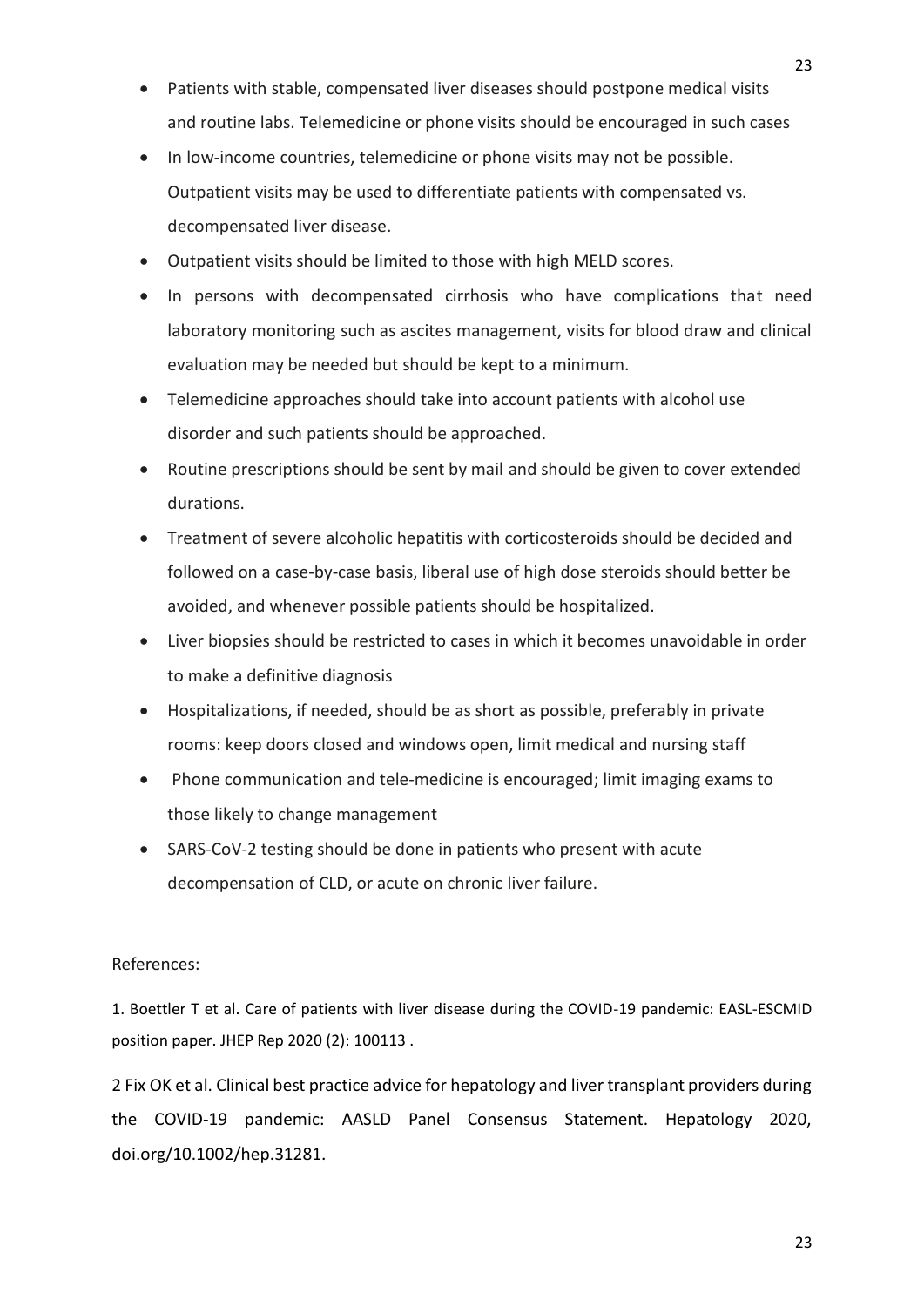3. Tapper EB & Asrani SK. COVID-19 pandemic will have a long-lasting impact on the quality of cirrhosis care. J Hepatol 2020 doi.org/10.1016/ j.jhep.2020.04.005.

4. Da BL, Im GY, Schiano TD. COVID-19 hangover: a rising tide of alcohol use disorder and alcohol-associated liver disease. Hepatology 2020; doi:10.1002/hep.31307

5. Szabo G, Saha N. Alcohol's effect on host defense. Alcohol Res 2015; 37:1509-70

6. Chick J. Alcohol and COVID-19. Alcohol and Alcoholism, 2020(00), 1–2 doi: 10.1093/alcalc/agaa039

7. Serper M et al. Telemedicine in liver disease and beyond: can the COVID-19 crisis lead to action? Hepatology 2020, doi.org/10.1002/hep.31276.

8. Xiao et al. Prevention of SARS-CoV-2 infection in patients with decompensated cirrhosis Lancet Gastroenterol Hepatol 2020 doi.org/10.1016/ S2468-1253(20)30080-7.

# IIIB. **Performing procedures during COVID 19**

# *Guilherme Macedo, Rui Gaspar (Portugal)*

The COVID-19 pandemic has created several challenges to healthcare services across the world, especially when caring for vulnerable patients. On the one hand, we should minimize physical contact between patients with chronic liver disease (CLD) and medical staff to reduce viral dissemination; on the other hand, we should continue to give the best medical care to these challenging patients.

Patients with CLD, particularly those with advanced or decompensated cirrhosis, often require therapeutic or prophylactic interventions. There is general agreement that procedures should not be performed in patients with CLD unless they are strictly necessary.

# **Endoscopy:**

Human-to-human transmission occurs mainly through respiratory secretions and aerosols but the virus can, also, be transmitted via feces and contaminated environmental surfaces (1-3).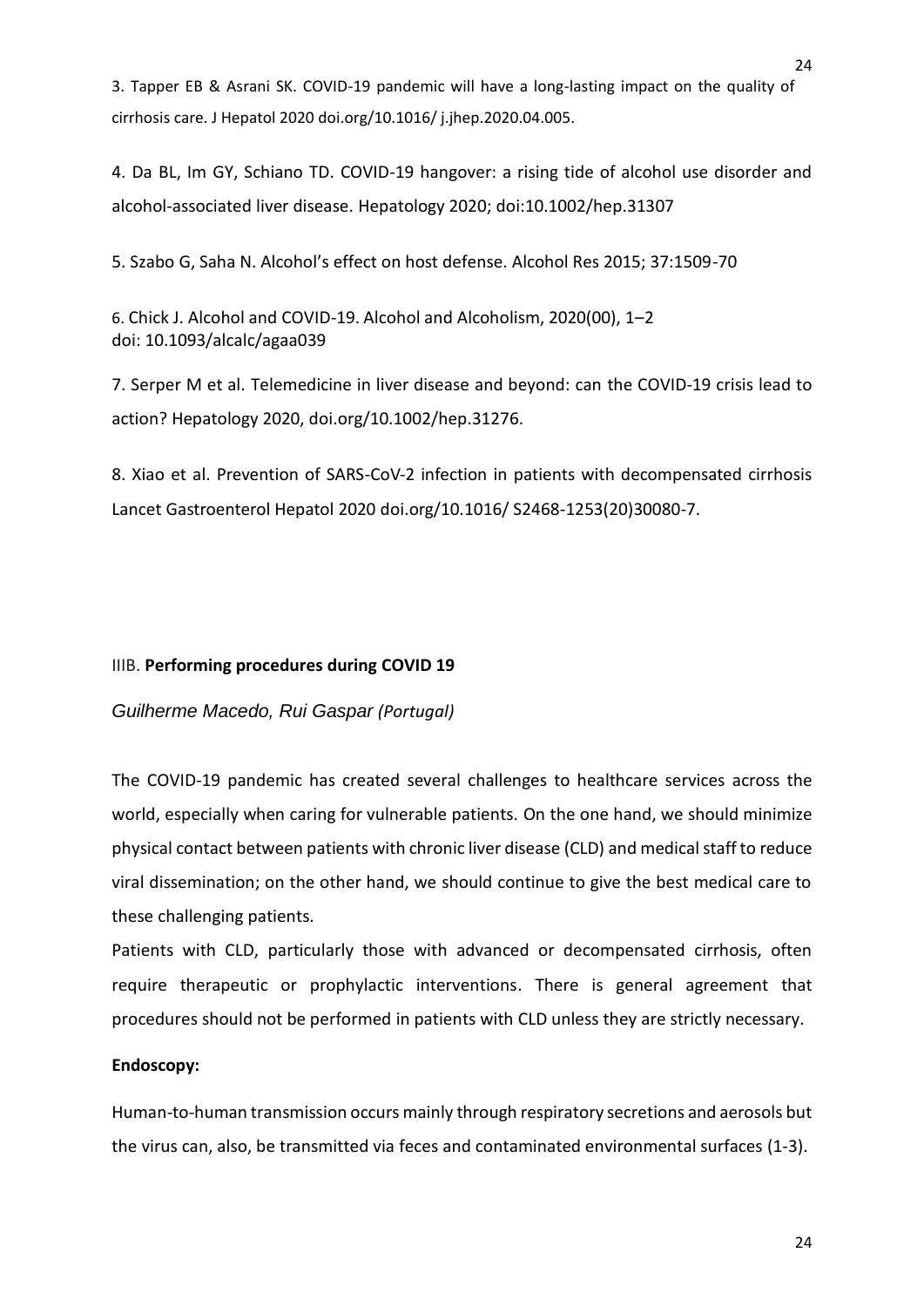Endoscopy is a high-risk procedure as healthcare providers will be exposed to respiratory and/or gastrointestinal fluids (3). Thus, it is very important to strictly select the emergent procedures, and consider postponing other procedures to the end of the outbreak.

In order to minimize the risk of acquiring SARS-CoV-2 infection when performing endoscopic procedures, several measures should be taken: healthcare workers should always use personal protective equipment (PPE) which includes N95 masks, double gloves, hairnet, waterproof gowns and protective eyewear (4-6). Although not always available, if possible, procedures should be performed in negative pressure rooms on known COVID-19 positive patients (5).

Guidance regarding the use of PPE, particularly in resource restrained countries, is being issued by WGO.

Patients with CLD need to be protected against acquiring SARS-CoV-2 infection. Risk of infection to patients can be minimized by ensuring disinfection of equipment and the endoscopy room, minimizing exposure in waiting and recovery areas and triaging patients at entry to detect possible SARS-CoV-2 infection.

#### **Portal hypertension:**

In patients with liver cirrhosis we should use non-invasive risk assessment for the presence of varices in order to stratify patients, during the SARS-CoV-2 pandemic.

Pure screening of gastric and esophageal varices in patients with cirrhosis should be rescheduled as endoscopy is considered high-risk for the endoscopy team, because it is an aerosol-generating procedure. Therefore, it is of paramount importance to identify high-risk patients, in whom variceal banding should continue to be performed such as patients with large varices and red spots, recent variceal bleeding, signs of significant portal hypertension (large volume ascites, thrombocytopenia <  $100 \times 10^9$ /mL) or with signs of active bleeding (hematemesis or melaena). (7, 8)

# **Endoscopic retrograde cholangiopancreatography (ERCP):**

ERCP is also considered an aerosol-generating procedure. Consequently, all the procedures should be reviewed by experts and rescheduled after the outbreak if not urgent/essential.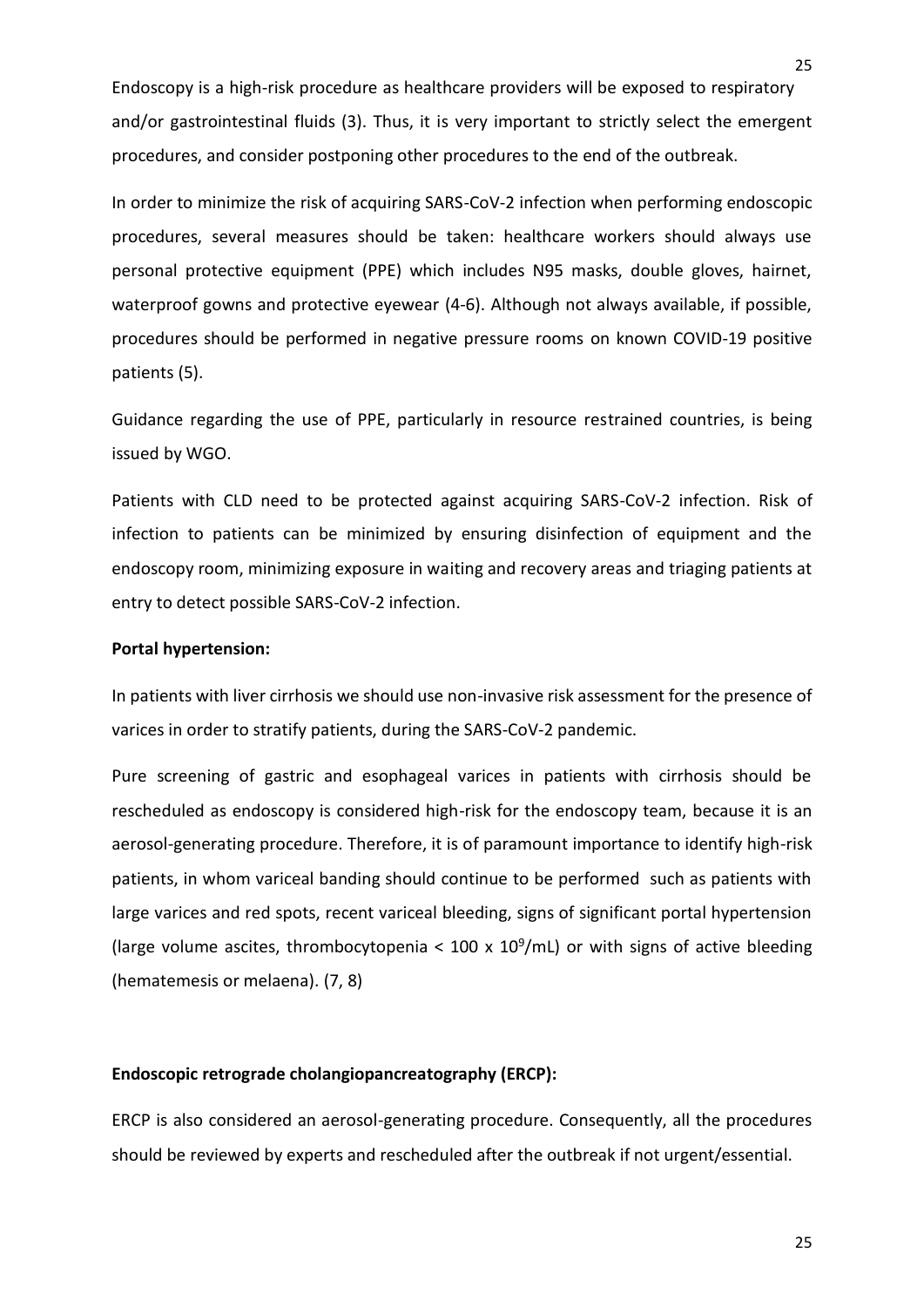ERCP should be performed in cases of cholangitis, acute biliary pancreatitis, sepsis or high suspicion of cholangiocarcinoma (4, 7-9).

# **Paracentesis:**

Till now, there are no reports of the presence of SARS-CoV-2 in peritoneal fluid. Despite that, paracentesis should be performed with appropriate PPE and the patient should also wear a surgical mask.

In the vast majority of cases, there are few life-threatening situations where paracentesis is strictly necessary. Beyond cases of suspicion of spontaneous bacterial peritonitis, not only for the diagnosis but also to evaluate the response to the antibiotics at day 3, paracentesis should also be performed in cases of refractory large volume ascites**.**

# **Transjugular intrahepatic portosystemic shunt (TIPS):**

There are no reported cases of TIPS insertion in COVID-19. As a risky and time-consuming procedure, which may also need admission to intermediate or intensive care units, TIPS insertion should only be performed in life-threatening cases of refractory variceal bleeding. (8)

#### **SUMMARY:**

- Endoscopy is a high-risk procedure as healthcare providers will be exposed to respiratory and/or gastrointestinal fluids.
- Patients with CLD also need to be protected against acquiring SARS-CoV-2 infection in the endoscopy unit.

# **WGO Recommendations:**

- Interventional procedures, such as endoscopy and ERCP, should not be performed in patients with CLD unless they are strictly necessary, such as those with high risk varices or cholangitis.
- Pure screening of gastric and esophageal varices in patients with stable cirrhosis should be rescheduled.
- Endoscopy should always be performed using appropriate personal protective equipment (PPE). Please see recent WGO guidance on use appropriate use of PPE.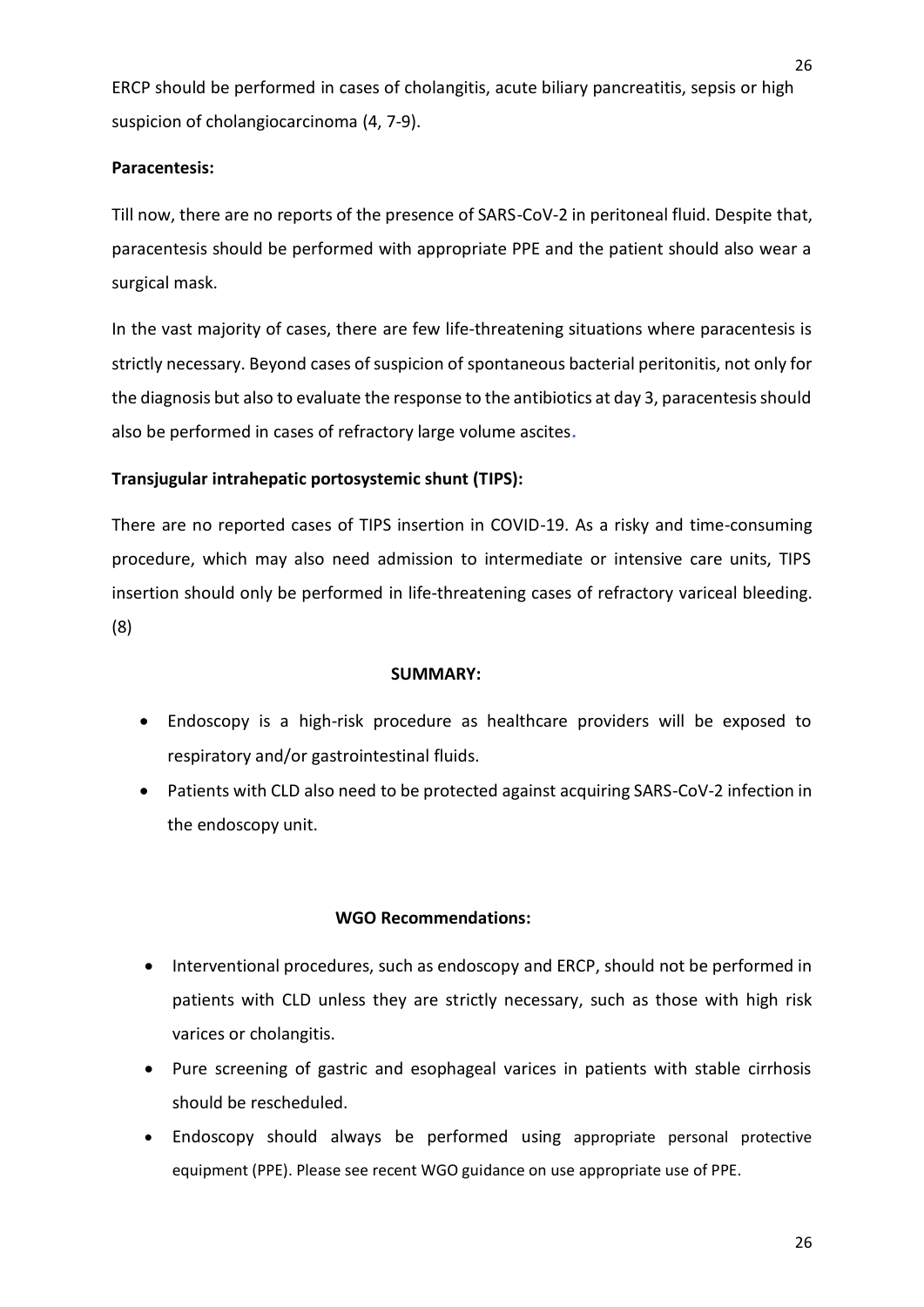- Ensuring proper disinfection of equipment and the endoscopy room, minimize exposure in waiting and recovery areas and triage patients at entry, using welltrained staff.
- Clinicians should consider screening all patients undergoing endoscopy using a rapid COVID-19 test prior to the proceedure
- TIPS insertion should only be performed in life-threatening cases of refractory variceal bleeding.

# References:

- 1. Xiao F, Tang M, Zheng X, Liu Y, Li X, Shan H. Evidence for Gastrointestinal Infection of SARS-CoV-2. Gastroenterology 2020.
- 2. Del Rio C, Malani PN. COVID-19-New Insights on a Rapidly Changing Epidemic. JAMA 2020.
- 3. Soetikno R, Teoh AY, Kaltenbach T, Lau JY, Asokkumar R, Cabral-Prodigalidad P, Shergill A. Considerations in performing endoscopy during the COVID-19 pandemic. Gastrointest Endosc 2020.
- 4. Musa S. Hepatic and gastrointestinal involvement in coronavirus disease 2019 (COVID-19): What do we know till now? Arab J Gastroenterol 2020.
- 5. Sultan S, Lim JK, Altayar O, Davitkov P, Feuerstein JD, Siddique SM, Falck-Ytter Y, et al. AGA Institute Rapid Recommendations for Gastrointestinal Procedures During the COVID-19 Pandemic. Gastroenterology 2020.
- 6. Repici A, Maselli R, Colombo M, Gabbiadini R, Spadaccini M, Anderloni A, Carrara S, et al. Coronavirus (COVID-19) outbreak: what the department of endoscopy should know. Gastrointest Endosc 2020.
- 7. Boettler T NP, Mondelli MU, Maticic M, Cordero E, Cornberg M,Berg T,. Care of patients with liver disease during the COVID-19 pandemic: EASL-ESCMID Position Paper. JHEP Reports 2020.
- 8. Chung RT, Reddy KR, Fix OK, Hameed B CLINICAL INSIGHTS FOR HEPATOLOGY AND LIVER TRANSPLANT PROVIDERS DURING THE COVID-19 PANDEMIC; AASLD Webinar, 26 March 2020.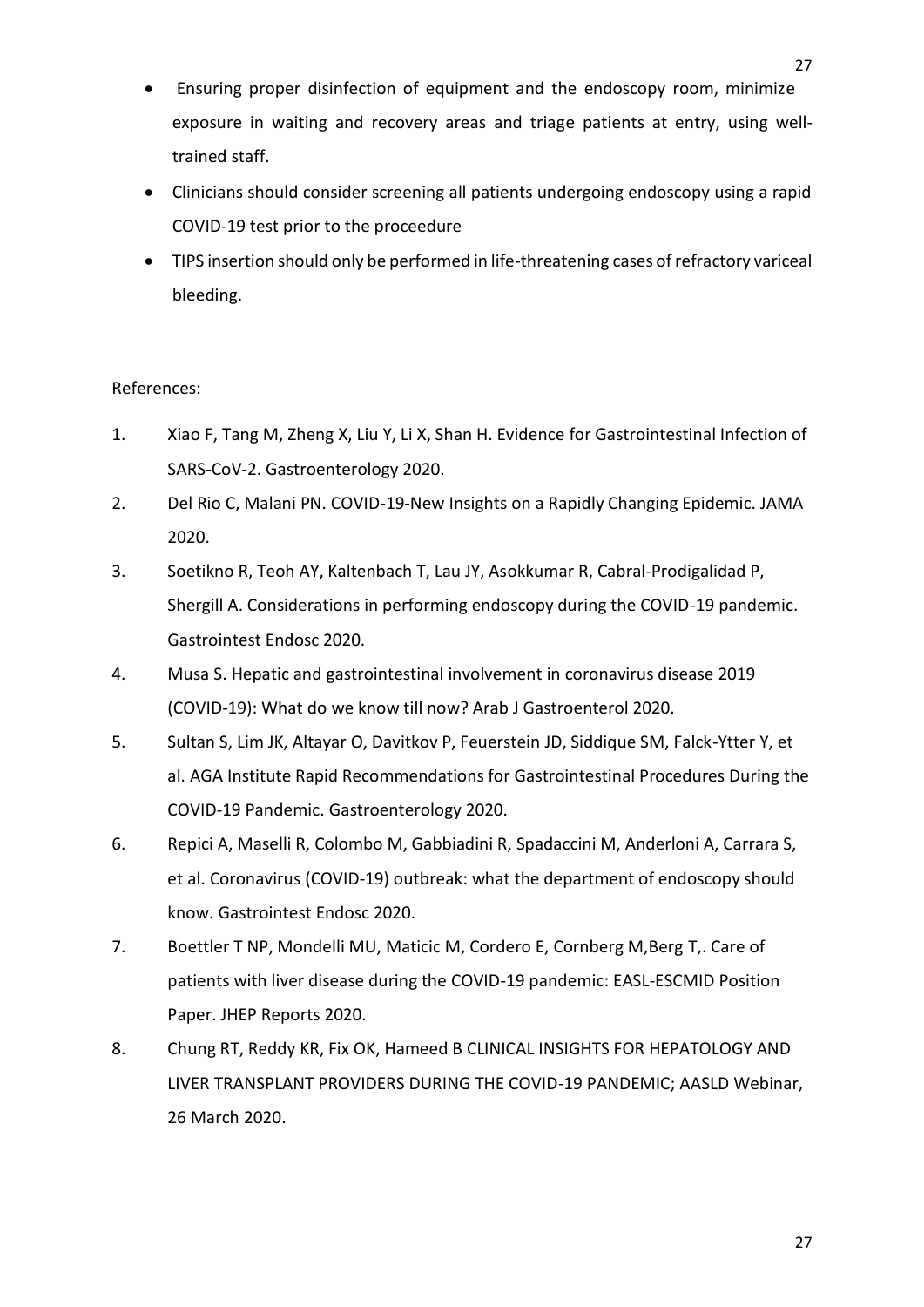9. An P, Huang X, Wan X, Xiao Y, Zhang J, Kang J, Liu J, et al. ERCP during the pandemic of COVID-19 in Wuhan, China. Gastrointest Endosc 2020.

#### **IIIC. Therapies under investigation for COVID-19 and potential hepatotoxicity**

# *Gamal Esmat (Egypt)*

Currently there are no drugs approved for COVID-19, although several drugs have been tested and many of them are still under investigation. Regarding patients with chronic liver disease, possible adverse events have to be considered. Drug-drug interactions in liver transplant patients should be kept in mind with certain immunosuppressive therapies where drug levels of calcineurin inhibitors (cyclosporine or tacrolimus), and mTOR inhibitors (sirolimus or everolimus) will have to be closely monitored. Moreover, patients with impaired liver function, including patients with Child-Pugh B/C cirrhosis, are at high risk of drug toxicities (1).

Remdesivir is a nucleoside analogue (NUC) that is approved in the US for emergency use for COVID-19, acts as a viral RNA polymerase inhibitor. It inhibits SARS-CoV-2 *in vitro* (2) as well as in case reports of patients with COVID-19 (3). A recent double-blind placebo controlled randomized study in 1063 patients confirmed beneficial findings of case reports (4). There is no experience so far in patients with liver cirrhosis. However, based on experience with NUCs in chronic hepatitis B and C, it might be considered as a safer drug than other drug classes (1). Liver toxicity with ALT elevation is a possible adverse event. No relevant drugdrug interactions are expected (5).

Other drugs currently under evaluation include chloroquine and hydroxychloroquine that interfere with the cellular receptor ACE2 and act as an endosomal acidification fusion inhibitor. These drugs have long been used for treatment of malaria, amoebiasis and autoimmune conditions. Initial reports of hydroxychloroquine, in conjunction with azithromycin, leading to viral load reduction in COVID-19 patients have not been confirmed (6). Special consideration regarding those medications is to exclude G6PD deficiency before application, and to consider interactions with immunosuppressive drugs: close monitoring of drug levels is required for calcineurin or m-TOR inhibitors (5) and the risk of severe QT prolongation induced by the two drugs, more commonly seen with hydroxychloroquine,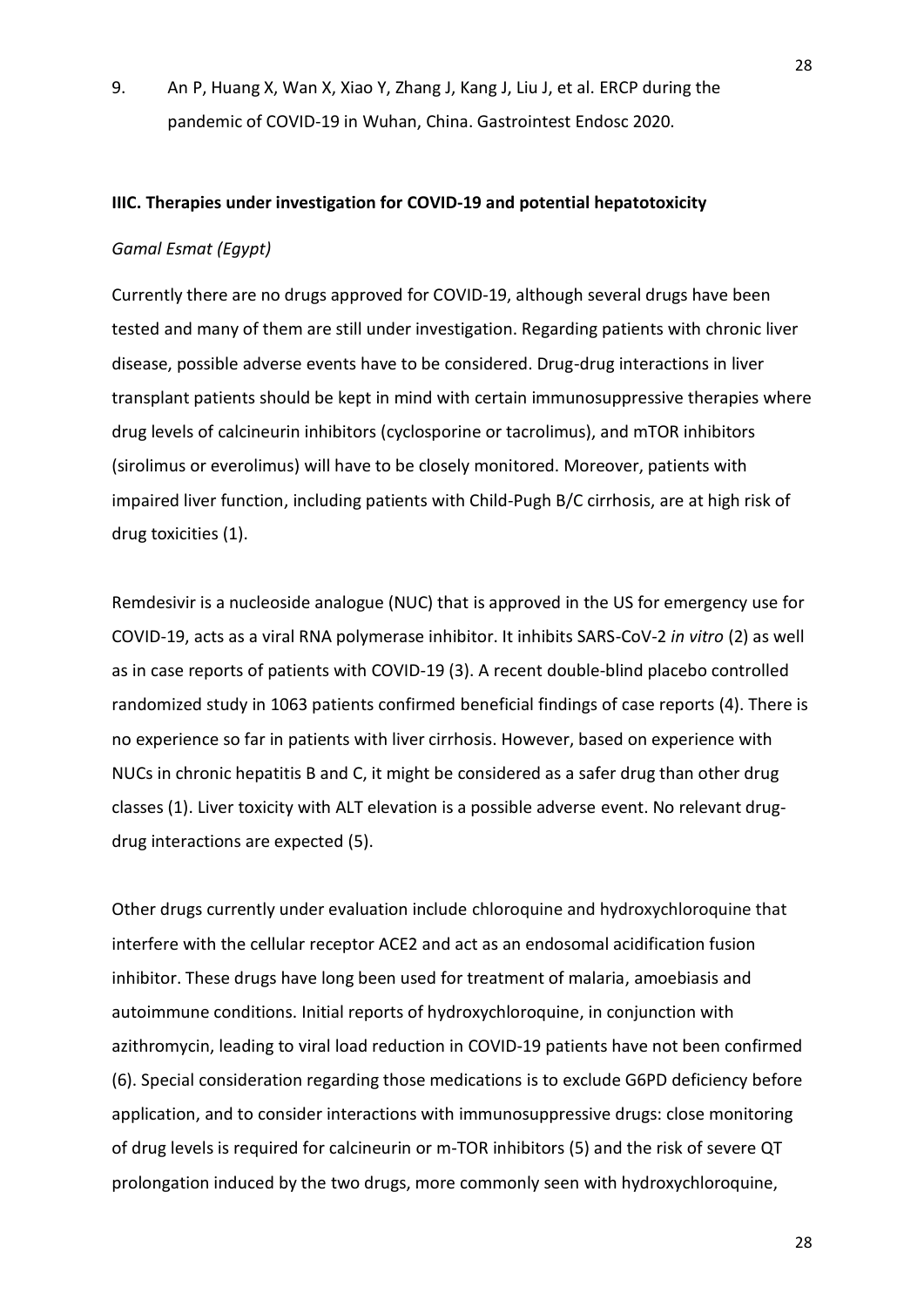should be considered. Hepatotoxicy due to hydroxychloroquine has been described but is rare (7)

Lopinavir/ritonavir are approved protease inhibitors (PIs) for second-line HIV treatment. Many centres have discontinued their experimental use as there is no proven efficacy *in vivo*  in severe COVID-19 (8). Drug interactions with immunosuppressive drugs are well studied. Close monitoring for calcineurin inhibitor drug levels is recommended, while mTOR inhibitors should not be co-administered (5). Patients with decompensated cirrhosis should not be treated, based on the experience with PIs in HCV. The risk of lopinavir-associated hepatotoxicity in patients with very advanced liver disease is low (9).

Tocilizumab is a humanised mono-clonal antibody against interleukin-6 receptor that works by damping the cytokine release syndrome observed in COVID-19 patients. Liver toxicity in the form of ALT elevations is frequent but clinically apparent liver injury with jaundice seems to be rare (10). HBV reactivation is a considerable adverse event in case of its administration (11). Moreover, it is should not be used in patients with decompensated cirrhosis (1).

Convalescent plasma shows a potential therapeutic effect and has low risk in the treatment of severe COVID-19 patients (112). There is no experience with convalescent plasma therapy in COVID-19 patients with chronic liver disease  $(1)$ .

Favipiravir is a guanine analogue, that is an RNA-dependent RNA polymerase (RdRp) inhibitor, approved for influenza in Japan. Studies have revealed that favipiravir showed better treatment outcomes in COVID-19 patients in terms of their disease progression and viral clearance (13). ALT and AST elevation is a possible side effect, while no data in cirrhosis are available (1).

The possibility of using sofosbuvir ± ribavirin in COVID-19 infection has been suggested. Sofosbuvir, a nucleotide analogue, was originally approved for the treatment of HCV infection. It inhibits HCV RdRp, which is essential for viral replication, and acts as a chain terminator (14). In the case of COVID-19, in vitro data also show binding to SARS-CoV-2 RdRp (15). It is safe, based on the experience of its use in patients with chronic hepatitis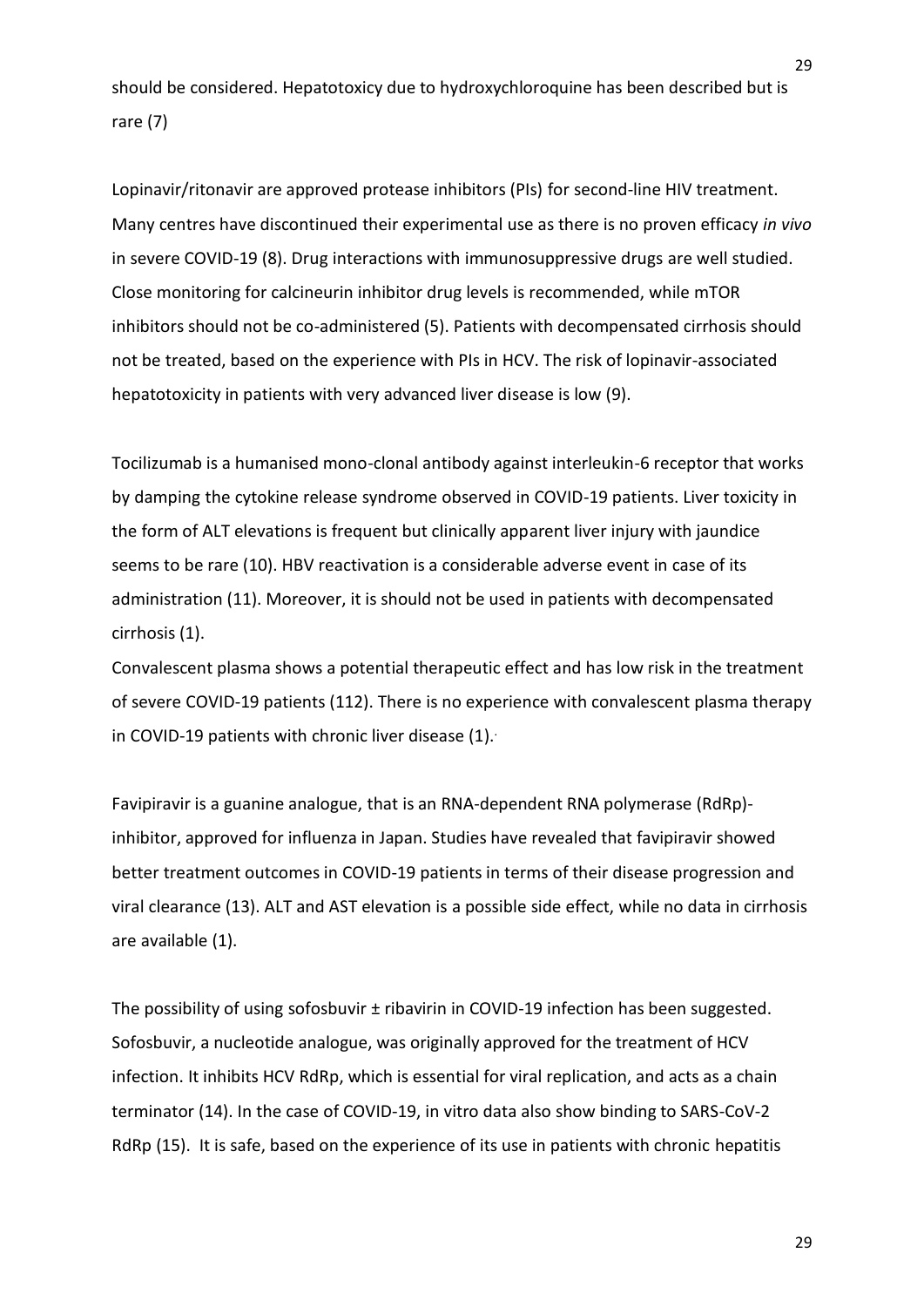including patients with decompensated cirrhosis. However, ribavirin should be used cautiously as it may cause severe haemolytic anaemia (1).

### **SUMMARY:**

- Currently there are no drugs approved for COVID-19, although many are under investigation.
- Patients with impaired liver function are at high risk of drug toxicities, particularly patients with Child-Pugh B/C cirrhosis.
- Drug-drug interactions in liver transplant patients should always be kept in mind with certain immunosuppressive therapies.
- Remdesivir potentially reduces length of hospital stay and has received provisional fast-track approval from the US FDA. Liver toxicity with ALT elevation is a possible adverse event.
- Favourable data have been reported for favipiravir from Japan.
- Chloroquine and hydroxychloroquine, as well as lopinavir/ritonavir seem to have no role in COVID treatment.

# **WGO Recommendations:**

- No recommendation can be currently made with regards to treatment of COVID-19.
- Evolving treatment data should be thoroughly evaluated by experts, bearing in mind issues of efficacy, safety, local access and affordability.
- Abnormal liver tests should not be a contraindication to using COVID-19 experimental therapies if needed.

#### References

1. Boettler, T., Newsome, P.N., Mondelli, M.U., Maticic, M., Cordero, E., Cornberg, M. and Berg, T., 2020. Care of patients with liver disease during the COVID-19 pandemic: EASL-ESCMID position paper. *JHEP Reports*, p.100113.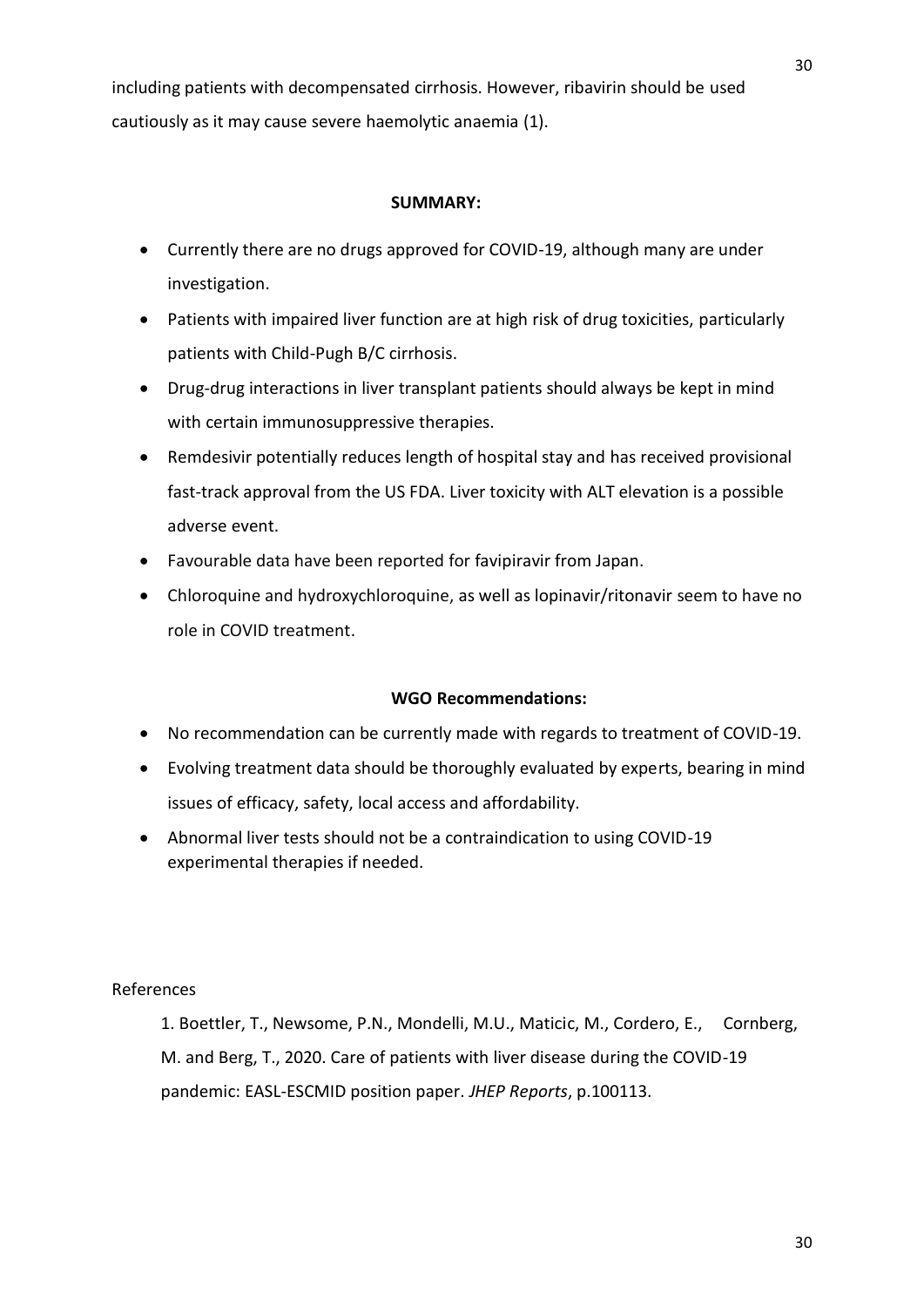- 2. Wang, M., Cao, R., Zhang, L., Yang, X., Liu, J., Xu, M., Shi, Z., Hu, Z., Zhong, W. and Xiao, G., 2020. Remdesivir and chloroquine effectively inhibit the recently emerged novel coronavirus (2019-nCoV) in vitro. *Cell research*, *30*(3), pp.269-271.
- 3. Holshue, M.L., DeBolt, C., Lindquist, S., Lofy, K.H., Wiesman, J., Bruce, H., Spitters, C., Ericson, K., Wilkerson, S., Tural, A. and Diaz, G., 2020. First case of 2019 novel coronavirus in the United States. *New England Journal of Medicine*.
- 4. Beigel JH, Tomashek KM, Dodd LE, et al. Remdesivir for the treatment of Covid-19 preliminary report. NEJM 2020 (in press)
- 5. COVID-19 Drug interactions. 2020 [cited March 16th 2020]; Available from: <http://www.covid19-druginteractions.org/>
- 6. Geleris J, Yun Y, Platt J, et al. Observational study of hydroxychloroquine in hospitalized patients with Covid-19. NEJM 2020 (in press)
- 7. Abdel Galil SM. Hydroxychloroquine-induced toxic hepatitis in a patient with systemic lupus erythematosus: a case report. Lupus 2015; 24:638-40
- 8. Cao, B., Wang, Y., Wen, D., Liu, W., Wang, J., Fan, G., Ruan, L., Song, B., Cai, Y., Wei, M. and Li, X., 2020. A trial of lopinavir–ritonavir in adults hospitalized with severe Covid-19. New England Journal of Medicine.
- 9. Casado, J.L., Del Palacio, M., Moya, J., Rodriguez, J.M., Moreno, A., Perez-Elías, M.J., Belso, A., Dronda, F. and Moreno, S., 2011. Safety and pharmacokinetics of lopinavir in HIV/HCV coinfected patients with advanced liver disease. *HIV clinical trials*, *12*(5), pp.235-243.
- 10. Genovese, M.C., Kremer, J.M., van Vollenhoven, R.F., Alten, R., Scali, J.J., Kelman, A., Dimonaco, S. and Brockwell, L., 2017. Transaminase levels and hepatic events during tocilizumab treatment: pooled analysis of long-term clinical trial safety data in rheumatoid arthritis. *Arthritis & Rheumatology*, *69*(9), pp.1751-1761.
- 11. Chen, L.F., Mo, Y.Q., Jing, J., Ma, J.D., Zheng, D.H. and Dai, L., 2017. Short-course tocilizumab increases risk of hepatitis B virus reactivation in patients with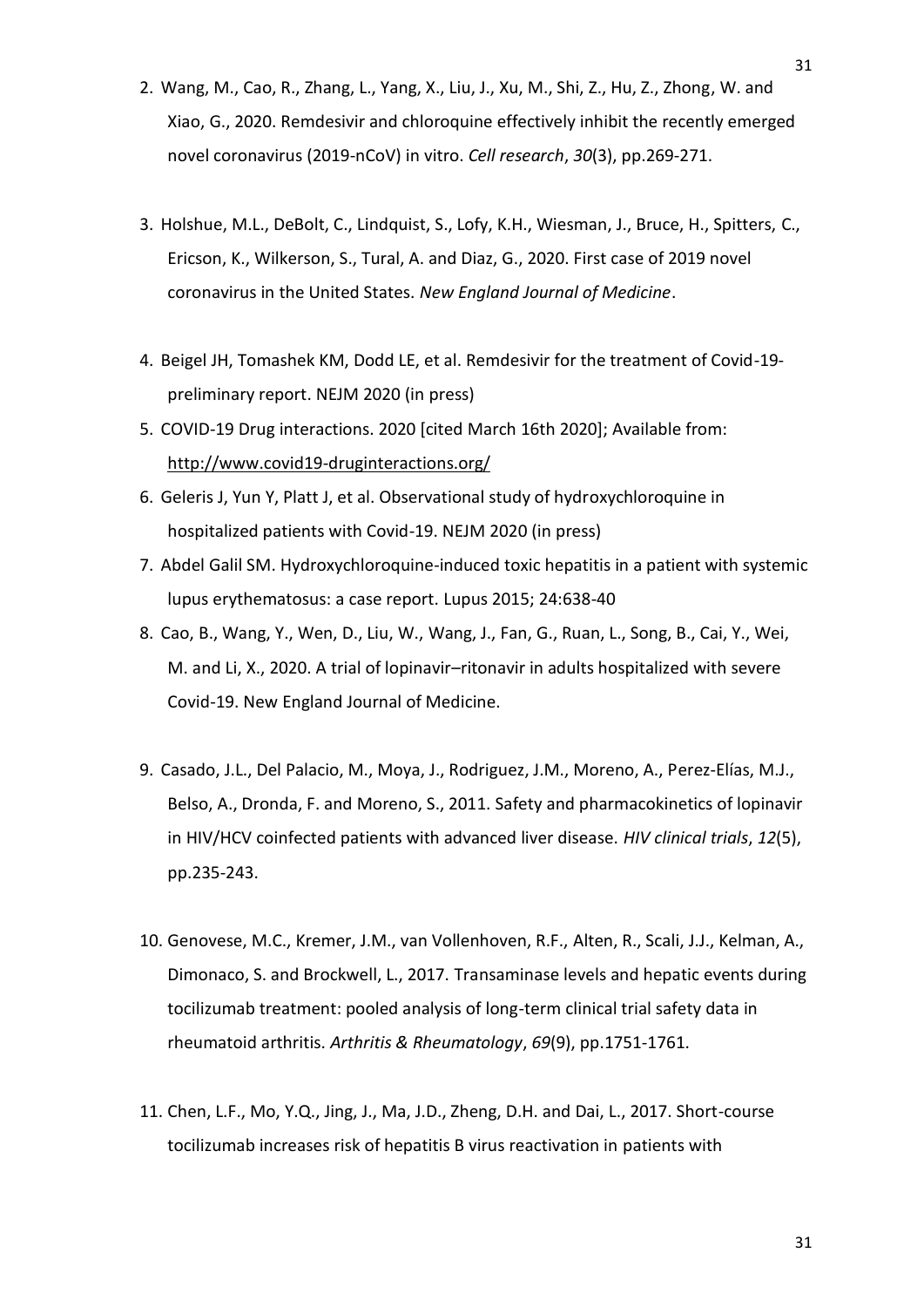rheumatoid arthritis: a prospective clinical observation. *International journal of rheumatic diseases*, *20*(7), pp.859-869.

- 12. Duan, K., Liu, B., Li, C., Zhang, H., Yu, T., Qu, J., Zhou, M., Chen, L., Meng, S., Hu, Y. and Peng, C., 2020. Effectiveness of convalescent plasma therapy in severe COVID-19 patients. *Proceedings of the National Academy of Sciences*.
- 13. Cai, Q., Yang, M., Liu, D., Chen, J., Shu, D., Xia, J., Liao, X., Gu, Y., Cai, Q., Yang, Y. and Shen, C., 2020. Experimental treatment with favipiravir for COVID-19: an open-label control study. *Engineering* (Beijing). 2020 Mar 18. doi: 10.1016/j.eng.2020.03.007. [Epub ahead of print]
- 14. Götte, M. and Feld, J.J., 2016. Direct-acting antiviral agents for hepatitis C: structural and mechanistic insights. Nature Rev Gastroenterol Hepatol, 13(6), p.338.
- 15. Elfiky, A.A., 2020. Anti-HCV, nucleotide inhibitors, repurposing against COVID-19. *Life Sciences*, p.117477.

#### **IV. Management of complications of liver disease:**

- **IVA. Screening and treatment of HCC**
- **IVB. Liver transplantation in the COVID-19 era**

#### **IVA. Screening and treatment of HCC**

#### *Douglas R. LaBrecque, (USA) and Mark Sonderup (South Africa)*

The World Health Organization continues to report that hepatocellular carcinoma (HCC) is the fifth most common tumor, globally, and the second most common cause of cancerrelated death (1). Although the incidence and mortality rates of most common cancers continue to decrease due to earlier diagnosis and marked advances in treatment, incidence and mortality rates from HCC continue to rise (2,3).

In patients with cirrhosis or high-risk HBV and MAFLD patients who are otherwise stable, routine HCC surveillance can be postponed for 2-3 months but probably no longer (4, 5).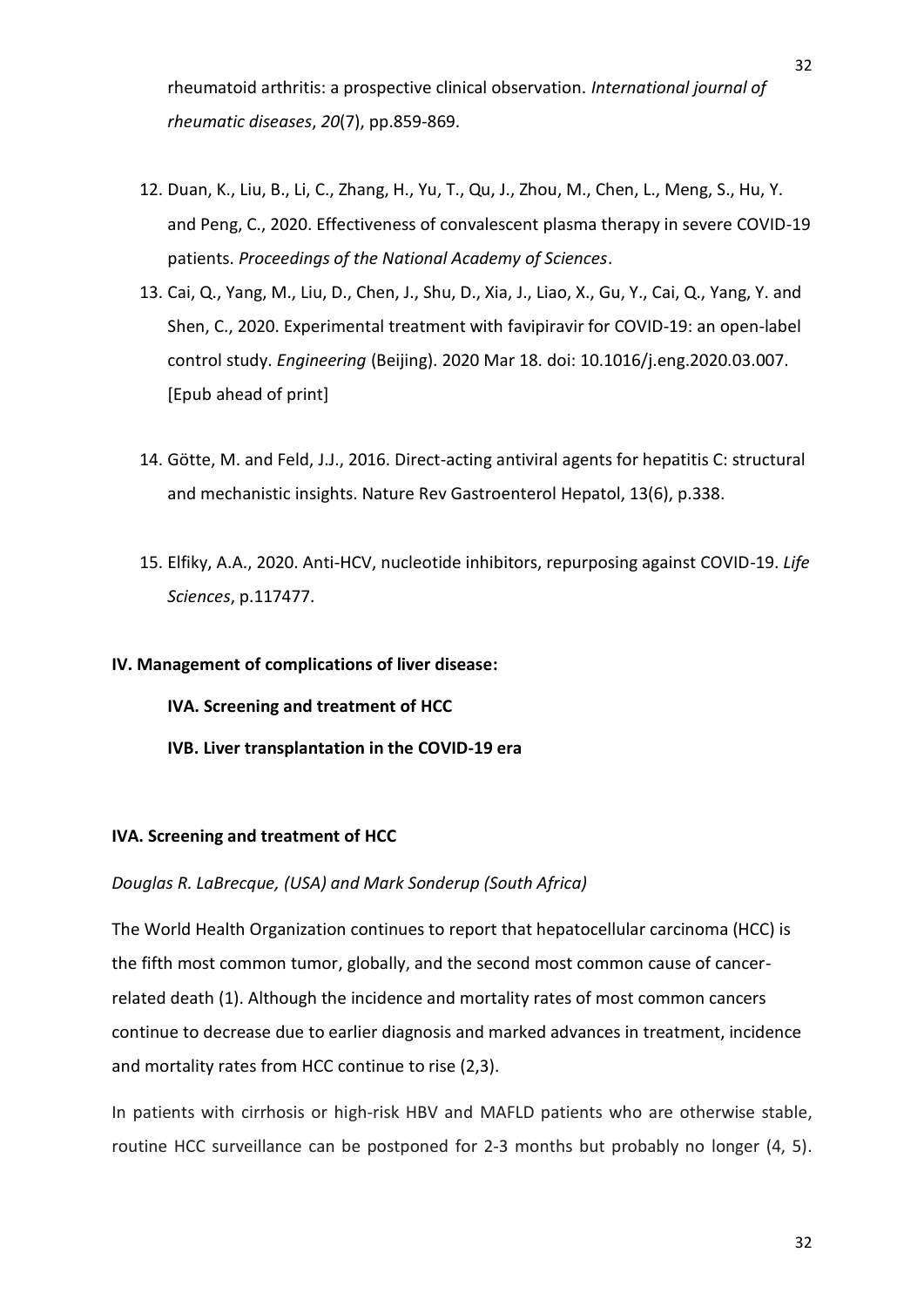Patients with cirrhosis and a suspect nodule, or an elevated AFP, should continue to undergo imaging exams to avoid missing HCC (6).

In the era of COVID-19, all patients being evaluated for the diagnosis and management of HCC must first be screened for COVID-19 (5, 6, 7). Those without COVID-19 should be treated according to local protocols, with added steps taken to limit risks of COVID-19 exposure during therapy. Use of telemedicine rather than in-person visits, choosing therapies that require minimal intervention or use of anesthesiologists, surgeons, interventional radiologists, or infusion therapies, in order to reduce risks to the patient and care givers whose efforts are focused on the severely-ill COVID-19 patients, are recommended (5,7).

If the patient is being referred from an outside institution or practitioner, the initial COVID-19 screen should be completed prior to the patient being seen. In addition, before an inperson evaluation, except for a very urgent presentation, a full review of all outside records and diagnostic imaging studies should be completed and, when possible, a visit by telemedicine or, minimally, by telephone interview, should be completed with a full review by a multidisciplinary team (MDT) at the recipient institution.

The standard of care for HCC patients is evaluation by a MDT comprised of transplant surgeons, hepatologists, oncologists, body image and interventional radiologists, pathologist, psychologist/psychiatrist, and social worker (5,7). In the era of COVID-19, the presence of infectious disease specialists and pulmonologists are especially critical, along with pharmacologists/pharmacists, in evaluating and making recommendations concerning the care of these very complex patients.

The following comments refer to patients found to be COVID-19 positive.

Except in the case of patients with extensive tumor burden and /or multiple lesions, it may be reasonable to allow one or two months of close monitoring of the HCC with AFP and imaging in order to provide time to determine the severity of the COVID-19 disease before initiating treatment. A high percentage of COVID-19 patients will resolve their infection in a matter of weeks. Data are insufficient to determine whether HCC increases the risk of COVID-19 severity or of effects of COVID-19 on HCC progression. The slow median doubling time of HCC supports a rationale for a short delay in initiating treatment for the HCC (8),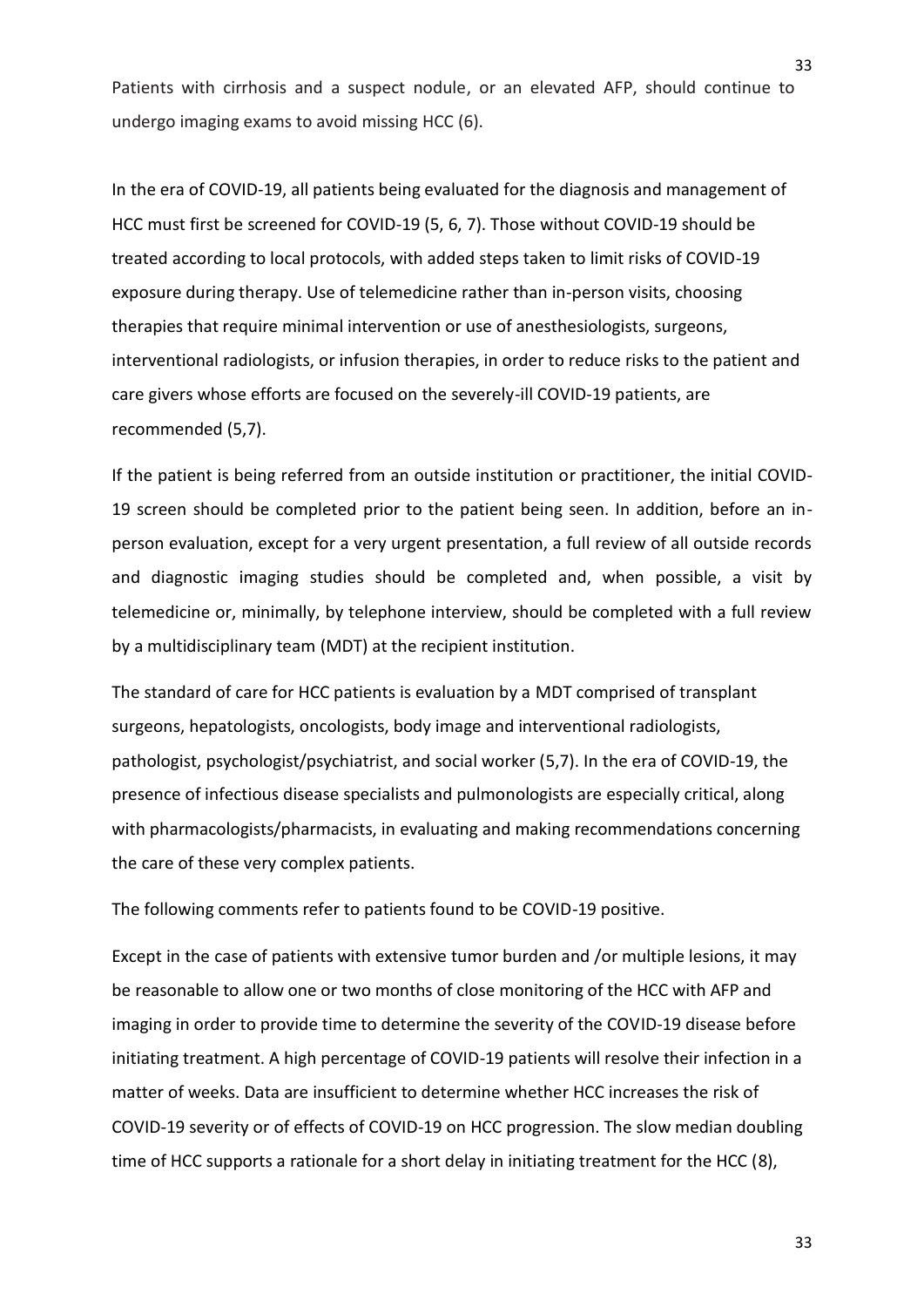including a minor delay in radiological surveillance given the demands on many medical centers due to COVID-19 (5).

Non-surgical treatment approaches are recommended in most cases to reduce stress and risks to the patient as well as to other patients and staff in the OR and ICU (5, 7).

Depending on local capabilities, TACE/TARE, RFA or SBRT would be the first-line of therapy (5, 7). In those requiring urgent therapy, but with active COVID-19 infection, TARE may be preferable to reduce the risk of immunosuppressive effects of chemoembolization on COVID-19 recovery. Lacking the facilities to perform these therapies, ultrasound guided percutaneous ethanol injection (PEI) is an appropriate temporizing measure while hoping for improvement in the COVID-19 infection (9). A detailed discussion of approaches to HCC in localities with limited resources is contained in the World Gastroenterology Organization's Global Guideline "Hepatocellular Carcinoma (HCC): a global perspective".

There are no published reports at this time on the various chemotherapies and immunotherapies being used to prolong life in advanced HCC patients so no recommendations are possible. The International Liver Cancer Association (ILCA) suggests that in patients with advanced HCC who require systemic therapies, oral tyrosine kinase inhibitors may be preferred to minimize nosocomial exposures when receiving infusion regimens (7).

The ultimate therapy remains liver transplantation, when that option is available to the patient and they are otherwise an appropriate candidate. However, COVID-19 may reduce access to both deceased and live donor liver transplantation. Again, delaying transplant to allow the COVID-19 to resolve or improve is preferred as mild cases will often resolve in 2-3 weeks. Experience is very limited regarding transplantation in patients who have COVID-19. There are two reports of liver transplant in HCC patients, both of whom survived and recovered, although with prolonged post-op courses and infectious complications when immunosuppression had to be increased due to rejection episodes (5, 10). This remains a last choice until curative therapies for COVID-19 become available and should be made only after careful discussion by the MDT and with the patient and patient's family.

#### **SUMMARY:**

34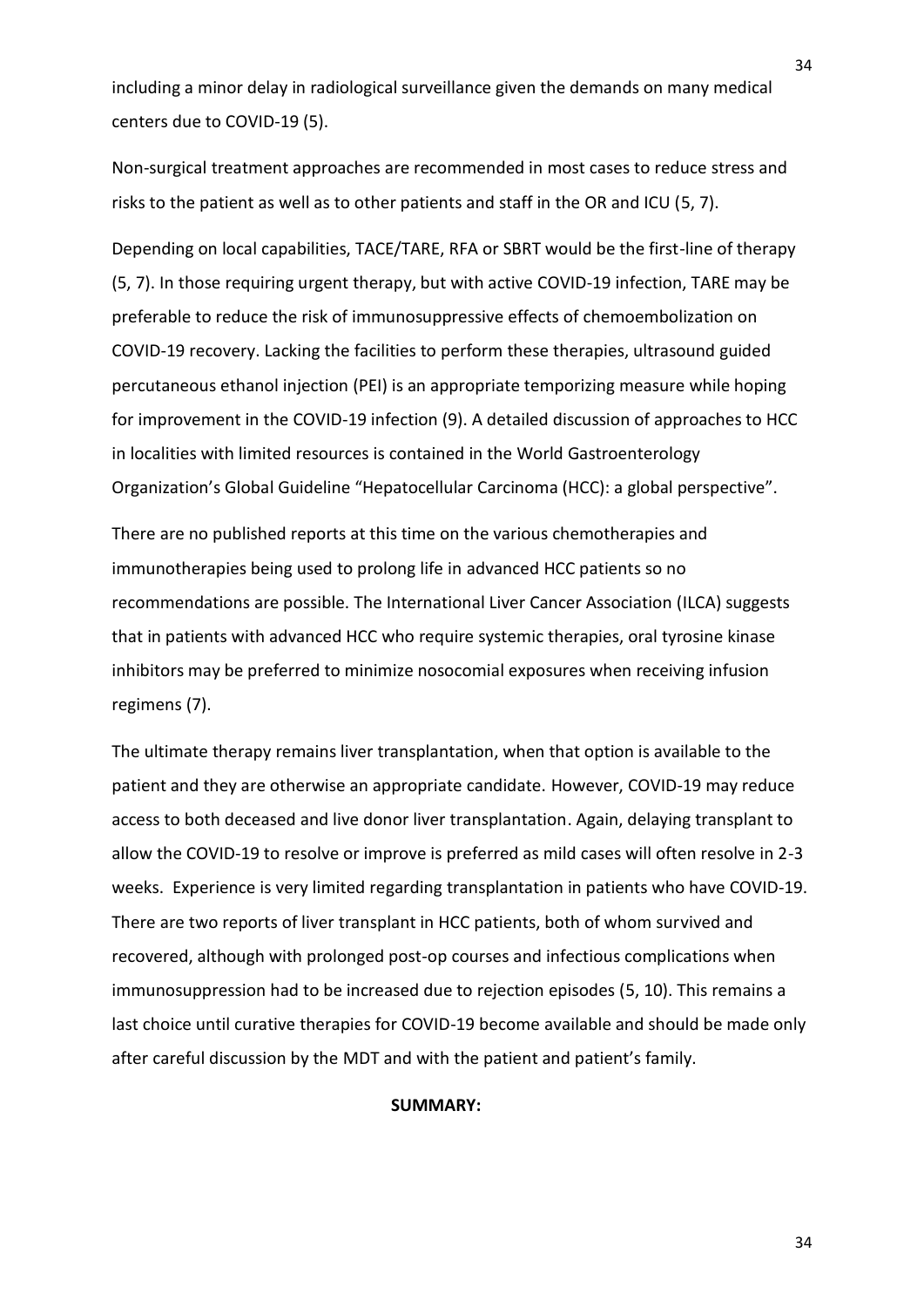- Data are insufficient to determine whether HCC increases the risk of COVID-19 severity or whether COVID-19 affects HCC progression.
- In patients with concomitant COVID-19, the slow median doubling time supports a rationale for a short delay in initiating treatment for the HCC.
- Oral tyrosine kinase inhibitors may be preferred to minimize nosocomial exposures associated with receiving infusion regimens.
- Experience is very limited regarding transplantation in patients who have COVID-19.

# **WGO Recommendations:**

- Routine HCC surveillance can be postponed for 2-3 months in patients who are otherwise stable.
- All patients being evaluated for the diagnosis and management of HCC must first be screened for COVID-19.
- Include ID specialists and pulmonologists in the MDT for HCC care.
- Non-surgical treatment approaches are recommended in most cases, depending on local availability. PEI can be a viable option in low and middle income countries, when other options are not available.
- Preferably use oral tyrosine kinase inhibitors to avoid nosocomial exposures associated with receiving infusion regimens.
- Delaying transplant to allow the COVID-19 to resolve is preferred if possible.

# References

- 1. World Health Organization. Global Cancer Observatory. 2019 accessed at hhtp://gco.iarc.fr
- 2. Siegel, RL, Miller, KD, Jemal, A. Cancer statistics, 2019. CA Cancer J Clin. 2019; 69: 7- 34.
- 3. Centers for Disease Control and Prevention, National Center for Health Statistics. Trends in liver cancer mortality among adults aged 25 and over in the United States, 2000-2016. NCHS Data Brief No. 314, July 2018 .Accessed at: http//bit.ly/2HpNzL4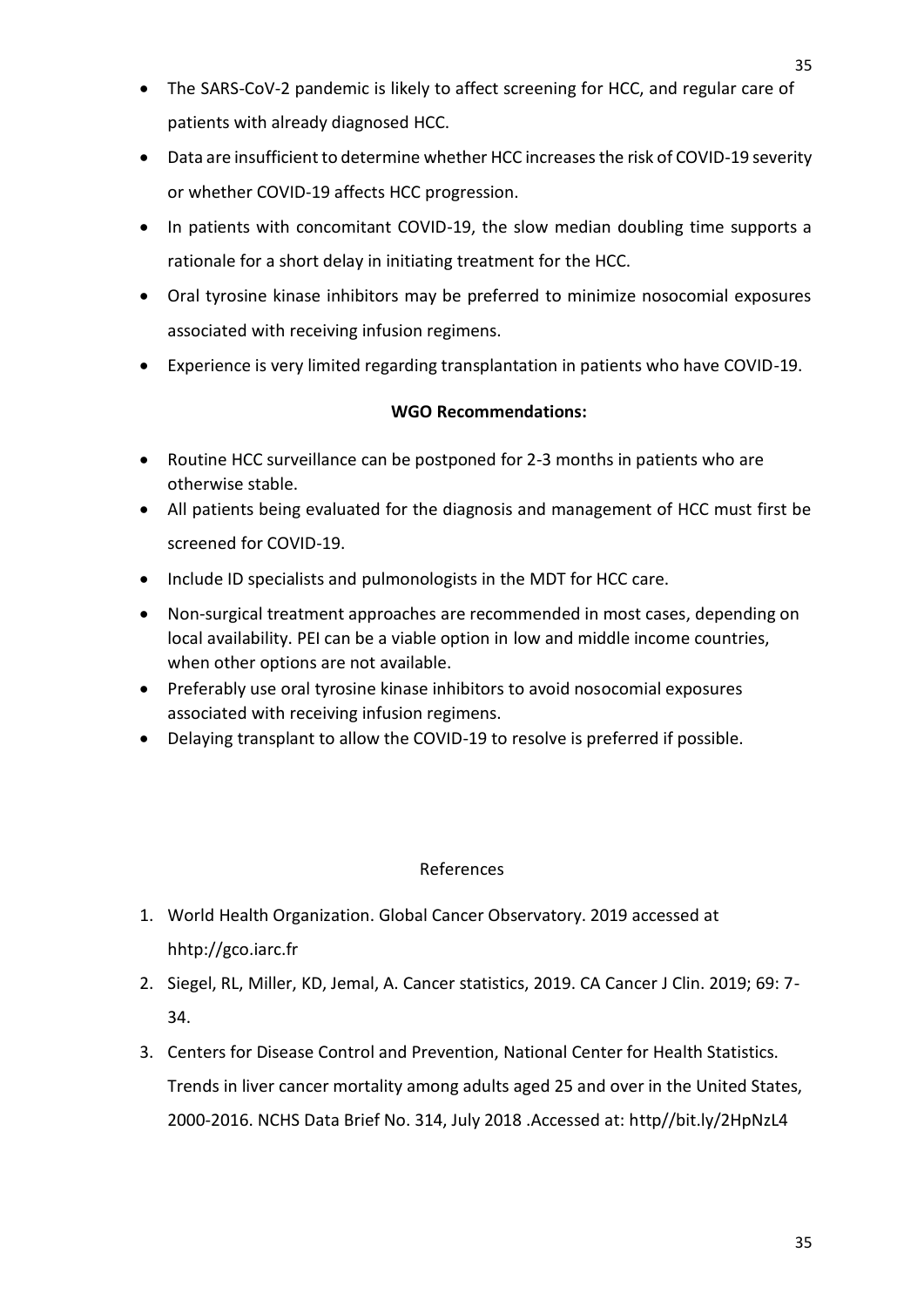- 4. Boettler T et al. Care of patients with liver disease during the COVID-19 pandemic: EASL-ESCMID position paper. JHEP Rep 2020 (2): 100113.
- 5. Fix OK et al. Clinical best practice advice for hepatology and liver transplant providers during the COVID-19 pandemic: AASLD Panel Consensus Statement. Hepatology 2020, doi.org/10.1002/hep.31281.
- 6. Iavarone M et al. Hepatocellular carcinoma in the time of COVID-19. Ann Oncol 2020, doi.org/10.1016/j.annonc.2020.04.007.
- 7. Tim Meyer, et al. Management of HCC During COVID-19: ILCA Guidance. April 8, 2020.
- 8. Rich, NE, et al. Hepatocellular carcinoma demonstrates heterogeneous growth patterns in a multi-center cohort of patients with cirrhosis. Hepatology 2020. February 4, doi: 10.1002/hep.31159.
- 9. Shiina,S. et al. Percutaneous Ethanol Injection for HCC: 20-year outcome and prognostic factors. Liver Int. 2012 32: 1434-1442.
- 10. Qin,J. et al. Perioperative Presentation of COVID-19 Disease in a Liver Transplant Recipient. Hepatology 2020; doi: 10.1002/HEP.31257.

# **IVB. Liver transplantation in the COVID-19 era**

# *Nancy Reau, (USA)*

Coronavirus disease 2019 (COVID-19) caused by SARS-CoV-2 virus is impacting all aspects of hepatology, including the quality of our care (1). Liver transplantation is in the position where both donor and recipient risk must be considered. Developing hospital-specific policy for transplant can help with resource utilization while limiting risk to both patients and providers.

# Pre-liver transplant

Patients with advanced liver disease are likely at higher risk for mortality if infected with SARS-CoV-2; however deferring management of complications of liver disease also places them at risk for severe consequences. Care should continue to follow clinical guidelines but it is important to limit contact with SARS-CoV-2 in all ways possible. Appointments should be conducted through virtual platforms when possible. Limit in-person visits to those with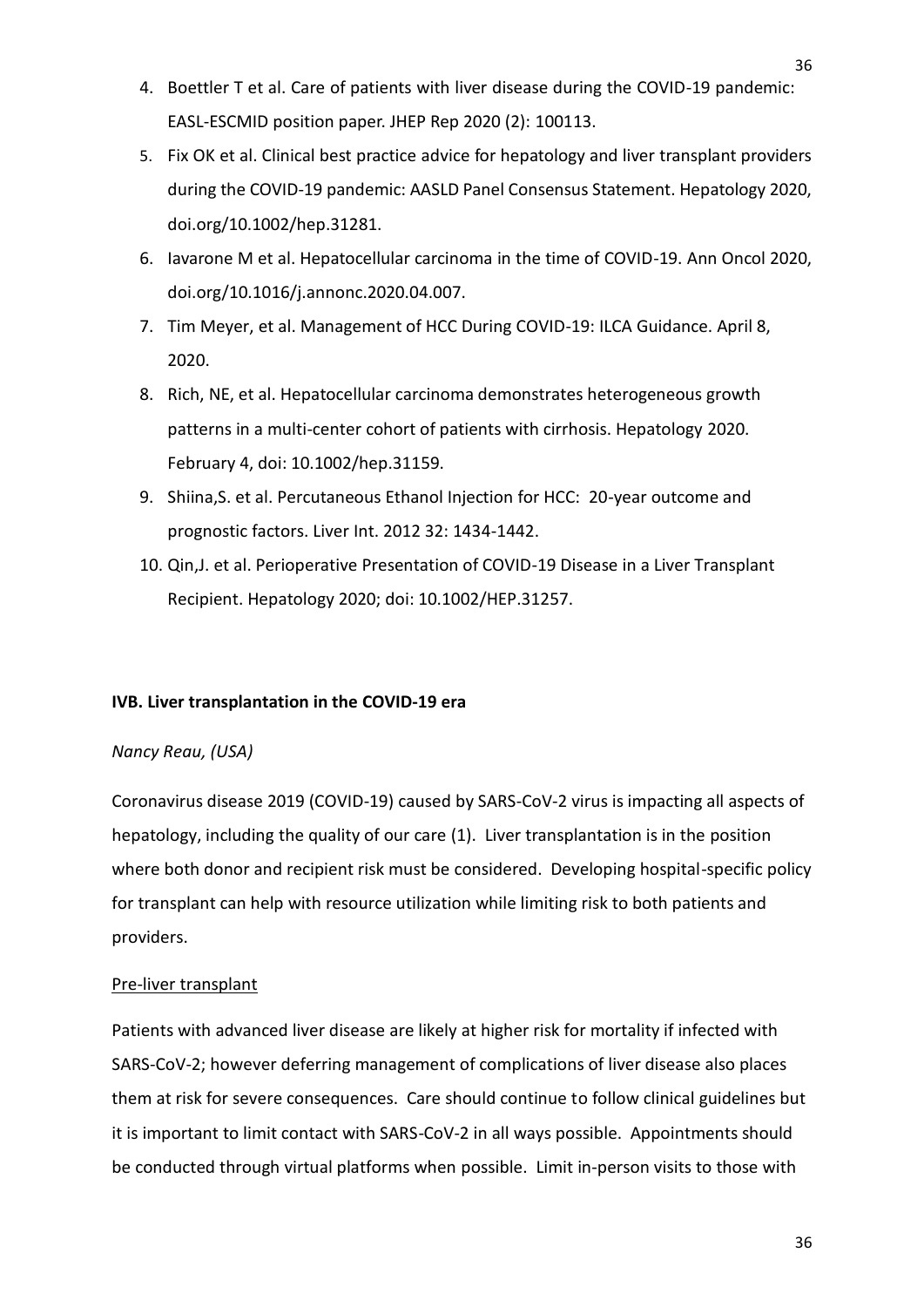urgent issues such as those with new symptoms of decompensation or those with high liver enzymes.

#### High MELD/Acute

Evaluation for liver transplantation is traditionally encouraged when patients either meet minimal listing criteria, or have uncontrollable symptoms of advanced liver disease or liver

cancer within Milan criteria. However, the COVID-19 pandemic is expected to affect both organ availability as well as peri-transplant risk. Individuals with a poor short-term prognosis that are likely to be transplanted quickly should continue to be evaluated and listed, especially those with high MELD and acute hepatic failure. Transplant for other indications must be a balance between the necessity of testing and the risk of SARS-CoV-2 exposure. This is especially true for liver cancer patients for whom listing must occur to start to accrue time toward allocation of points to allow them to be more competitive for transplant. Recipient age and co-morbid conditions must be balanced against potential benefit of evaluation.

Elective procedures have been deferred which includes living donor liver transplantation (LDLT) for all but pediatric indications (2). However, in areas of the world where LDLT represents the majority of transplantations done, LDLT for patients with high MELD score and ALF in selected transplantation centers may be considered. Access to LDLT will need to be dynamically assessed as locations begin to reopen

There are few data to guide clinicians regarding transmission of SARS-CoV-2 through transplant. Testing organ donors for the presence of virus is recommended and those that are positive should be ineligible for donation (3, 4). Recipients should also be screened prior to transplant with rapid COVID-19 PCR testing; however, results could be misleading or contribute to delays. If a potential recipient has symptoms concerning for COVID-19, a CT chest without contrast can also be performed to look for opacities consistent with infection (4).

#### Post-liver transplant

Routine post-transplant monitoring should continue, but in-person visits should be minimized. Patients should be encouraged to practise social distancing which includes telework options.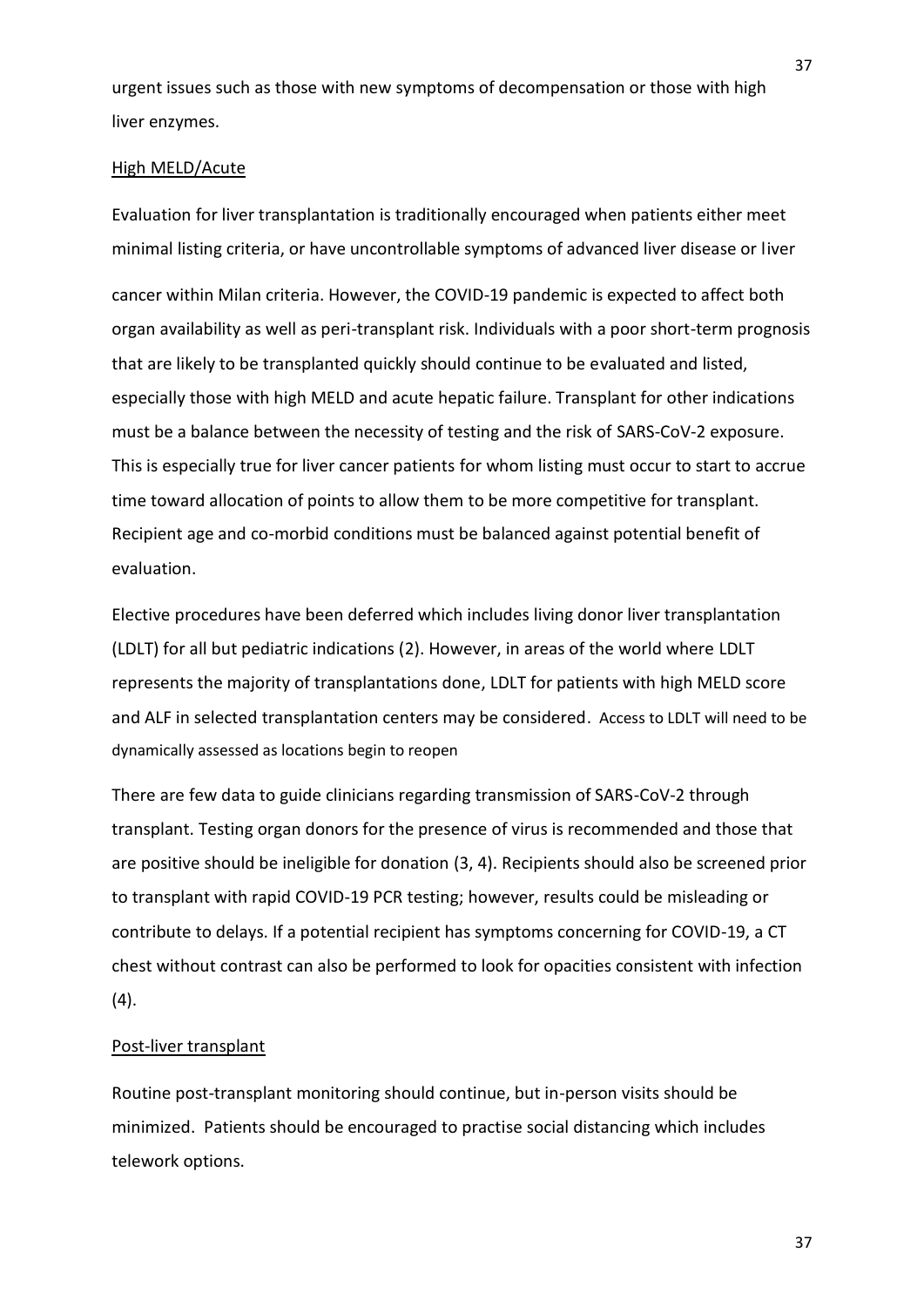washing etc.) should be strongly emphasized (5).

Immune suppressed patients infected with COVID-19 should have immunosuppression reduced to the lowest levels, especially if more than 6 months post-transplant (5)

# **SUMMARY:**

- The COVID-19 pandemic is expected to affect both organ availability as well as peritransplant risk.
- Elective procedures have been deferred which includes living donor liver transplantation (LDLT) for all but pediatric indications.
- There are few data to guide clinicians regarding transmission of SARS-CoV-2 through transplant.
- Post-transplant immune suppression has not been shown to be a risk factor for mortality with SARS-CoV-2, although more data are needed.

# **WGO recommendations:**

- Listing for liver transplantation should be restricted to patients with a poor shortterm prognosis such as patients with high MELD score, acute liver failure or liver cancer within Milan criteria.
- LDLT for patients with high MELD score and ALF may be considered in areas of the world where LDLT represents the majority of transplantations done. Access to LDLT will need to be dynamically assessed as locations begin to reopen
- Testing organ donors for the presence of virus is recommended, and those that are positive should be ineligible for donation.
- Recipients should also be screened for SARS-CoV-2 by rapid PCR testing. If found positive transplantation may be postponed until after recovery from SARS-CoV-2 infection.

38